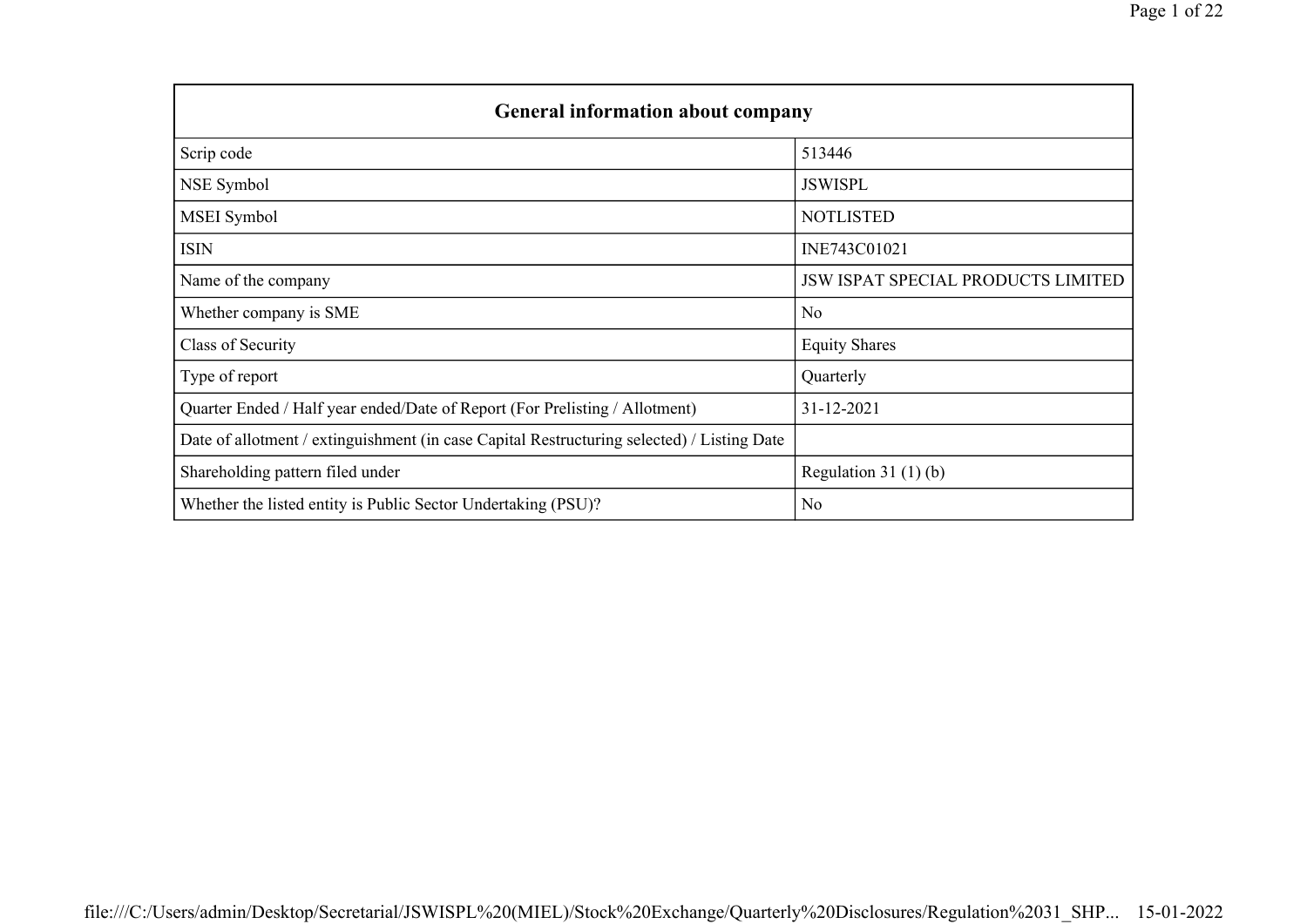|                |                                                                                           | <b>Declaration</b> |                                |                       |                            |
|----------------|-------------------------------------------------------------------------------------------|--------------------|--------------------------------|-----------------------|----------------------------|
| Sr.<br>No.     | Particular                                                                                | Yes/No             | Promoter and<br>Promoter Group | Public<br>shareholder | Non Promoter-Non<br>Public |
|                | Whether the Listed Entity has issued any partly paid up<br>shares?                        | N <sub>o</sub>     | N <sub>o</sub>                 | N <sub>o</sub>        | N <sub>o</sub>             |
| $\overline{2}$ | Whether the Listed Entity has issued any Convertible<br>Securities?                       | Yes                | Yes                            | No                    | No                         |
| 3              | Whether the Listed Entity has issued any Warrants?                                        | N <sub>o</sub>     | N <sub>o</sub>                 | N <sub>o</sub>        | No                         |
| 4              | Whether the Listed Entity has any shares against which<br>depository receipts are issued? | N <sub>o</sub>     | N <sub>o</sub>                 | N <sub>o</sub>        | No                         |
| 5              | Whether the Listed Entity has any shares in locked-in?                                    | No                 | N <sub>o</sub>                 | No                    | No                         |
| 6              | Whether any shares held by promoters are pledge or<br>otherwise encumbered?               | Yes                | Yes                            |                       |                            |
| $\overline{7}$ | Whether company has equity shares with differential<br>voting rights?                     | No                 | No                             | N <sub>o</sub>        | No                         |
| 8              | Whether the listed entity has any significant beneficial<br>owner?                        | N <sub>o</sub>     |                                |                       |                            |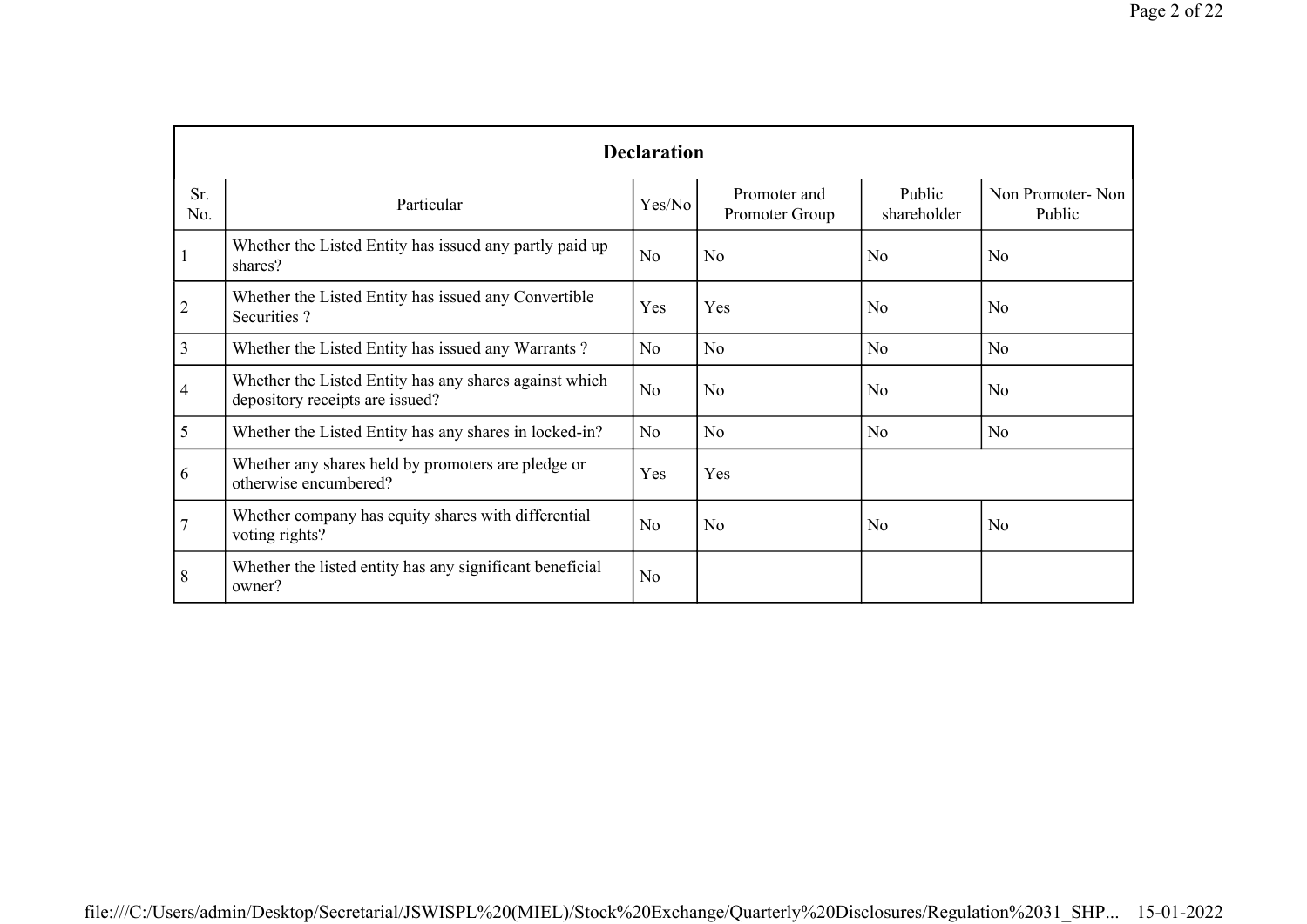|                 |                                                |                                  |                                        |                       |                          |                                                                        | <b>Table I - Summary Statement holding of specified securities</b> |                           |               |                                      |                     |
|-----------------|------------------------------------------------|----------------------------------|----------------------------------------|-----------------------|--------------------------|------------------------------------------------------------------------|--------------------------------------------------------------------|---------------------------|---------------|--------------------------------------|---------------------|
|                 |                                                |                                  | No. of                                 | No.<br>Of<br>Partly   | No. Of<br>shares         | Total nos.                                                             | Shareholding<br>as a % of total<br>no. of shares                   | class of securities (IX)  |               | Number of Voting Rights held in each |                     |
| Category<br>(I) | Category of<br>shareholder<br>(II)             | Nos. Of<br>shareholders<br>(III) | fully paid<br>up equity<br>shares held | paid-<br>up<br>equity | underlying<br>Depository | shares held<br>(calculated as<br>$(VII) =$<br>per SCRR,<br>$(IV)+(V)+$ |                                                                    | No of Voting (XIV) Rights |               |                                      | Total as a          |
|                 |                                                |                                  | (IV)                                   | shares<br>held<br>(V) | Receipts<br>(VI)         | (VI)                                                                   | 1957) (VIII)<br>As a % of<br>$(A+B+C2)$                            | Class eg:<br>X            | Class<br>eg:y | Total                                | $%$ of<br>$(A+B+C)$ |
| (A)             | Promoter &<br>Promoter<br>Group                | $\overline{4}$                   | 249649241                              |                       |                          | 249649241                                                              | 53.17                                                              | 249649241                 |               | 249649241                            | 53.17               |
| (B)             | Public                                         | 109114                           | 219898293                              |                       |                          | 219898293                                                              | 46.83                                                              | 219898293                 |               | 219898293                            | 46.83               |
| (C)             | Non<br>Promoter-<br>Non Public                 |                                  |                                        |                       |                          |                                                                        |                                                                    |                           |               |                                      |                     |
| (C1)            | <b>Shares</b><br>underlying<br><b>DRs</b>      |                                  |                                        |                       |                          |                                                                        |                                                                    |                           |               |                                      |                     |
| (C2)            | Shares held<br>by<br>Employee<br><b>Trusts</b> |                                  |                                        |                       |                          |                                                                        |                                                                    |                           |               |                                      |                     |
|                 | Total                                          | 109118                           | 469547534                              |                       |                          | 469547534                                                              | 100                                                                | 469547534                 |               | 469547534                            | 100                 |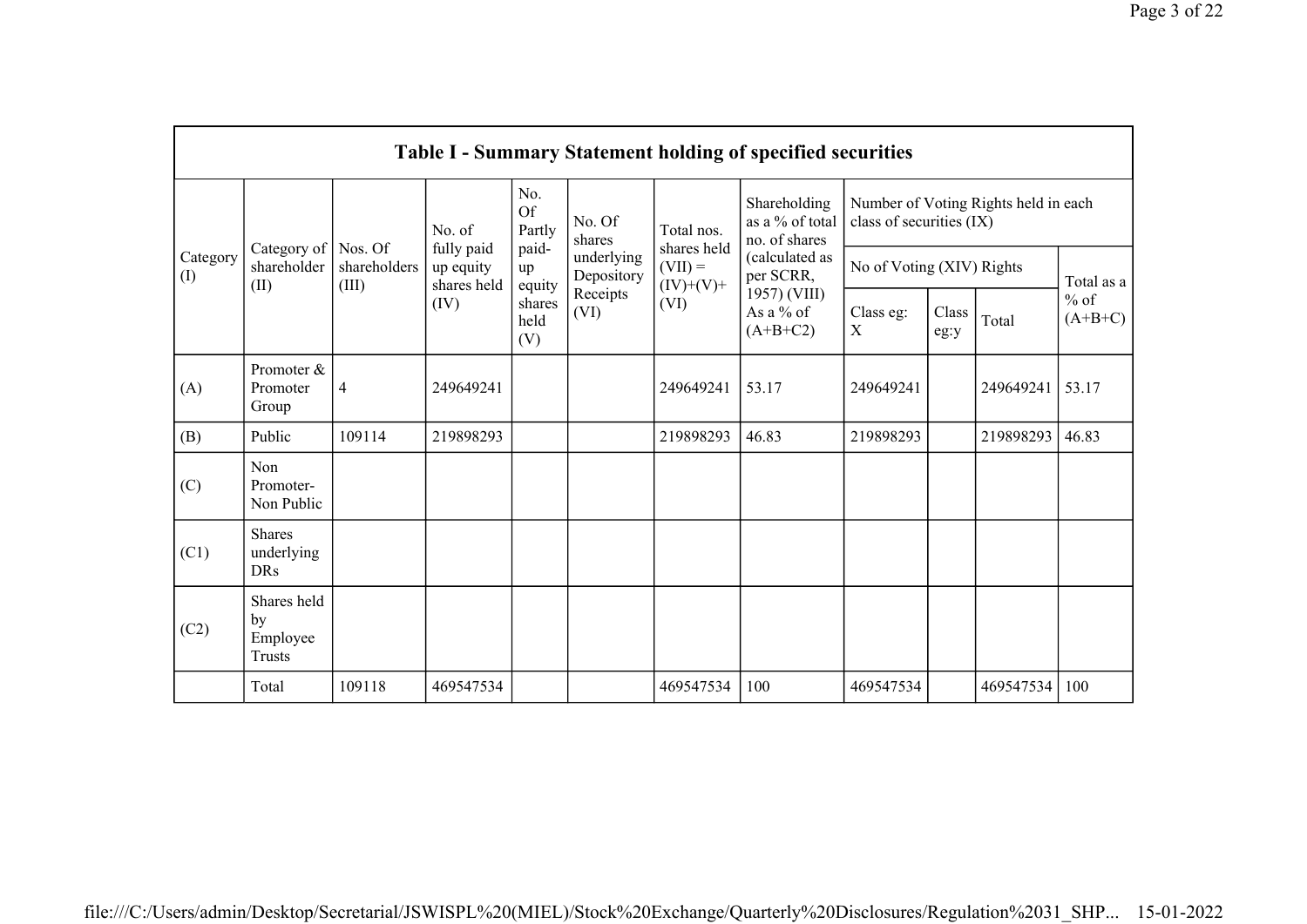|                                        |                                                |                                                 |                                                  |                                                                | <b>Table I - Summary Statement holding of specified securities</b>                                             |            |                                                         |                                                                  |                                                         |                                           |
|----------------------------------------|------------------------------------------------|-------------------------------------------------|--------------------------------------------------|----------------------------------------------------------------|----------------------------------------------------------------------------------------------------------------|------------|---------------------------------------------------------|------------------------------------------------------------------|---------------------------------------------------------|-------------------------------------------|
|                                        |                                                | No. Of<br><b>Shares</b><br>Underlying           | No. of<br><b>Shares</b>                          | No. Of<br><b>Shares</b><br>Underlying<br>Outstanding           | Shareholding,<br>as a $\%$<br>assuming full<br>conversion of<br>convertible                                    |            | Number of<br>Locked in<br>shares (XII)                  | Number of Shares<br>pledged or<br>otherwise<br>encumbered (XIII) |                                                         | Number of<br>equity shares                |
| Category<br>$\left( \mathrm{I}\right)$ | Category of<br>shareholder<br>(II)             | Outstanding<br>convertible<br>securities<br>(X) | Underlying<br>Outstanding<br>Warrants<br>$(X_i)$ | convertible<br>securities<br>and No. Of<br>Warrants<br>(Xi)(a) | securities (as a<br>percentage of<br>diluted share<br>capital) $(XI)$ =<br>$(VII)+(X)$ As a<br>% of $(A+B+C2)$ | No.<br>(a) | As a<br>$%$ of<br>total<br><b>Shares</b><br>held<br>(b) | No. (a)                                                          | As a<br>$%$ of<br>total<br><b>Shares</b><br>held<br>(b) | held in<br>dematerialized<br>form $(XIV)$ |
| (A)                                    | Promoter &<br>Promoter<br>Group                | 525980000                                       |                                                  | 525980000                                                      | 77.91                                                                                                          |            |                                                         | 202543964                                                        | 81.13                                                   | 249649241                                 |
| (B)                                    | Public                                         |                                                 |                                                  |                                                                | 22.09                                                                                                          |            |                                                         |                                                                  |                                                         | 219830779                                 |
| (C)                                    | Non<br>Promoter-<br>Non Public                 |                                                 |                                                  |                                                                |                                                                                                                |            |                                                         |                                                                  |                                                         |                                           |
| (C1)                                   | <b>Shares</b><br>underlying<br><b>DRs</b>      |                                                 |                                                  |                                                                |                                                                                                                |            |                                                         |                                                                  |                                                         |                                           |
| (C2)                                   | Shares held<br>by<br>Employee<br><b>Trusts</b> |                                                 |                                                  |                                                                |                                                                                                                |            |                                                         |                                                                  |                                                         |                                           |
|                                        | Total                                          | 525980000                                       |                                                  | 525980000                                                      | 100                                                                                                            |            |                                                         | 202543964                                                        | 43.14                                                   | 469480020                                 |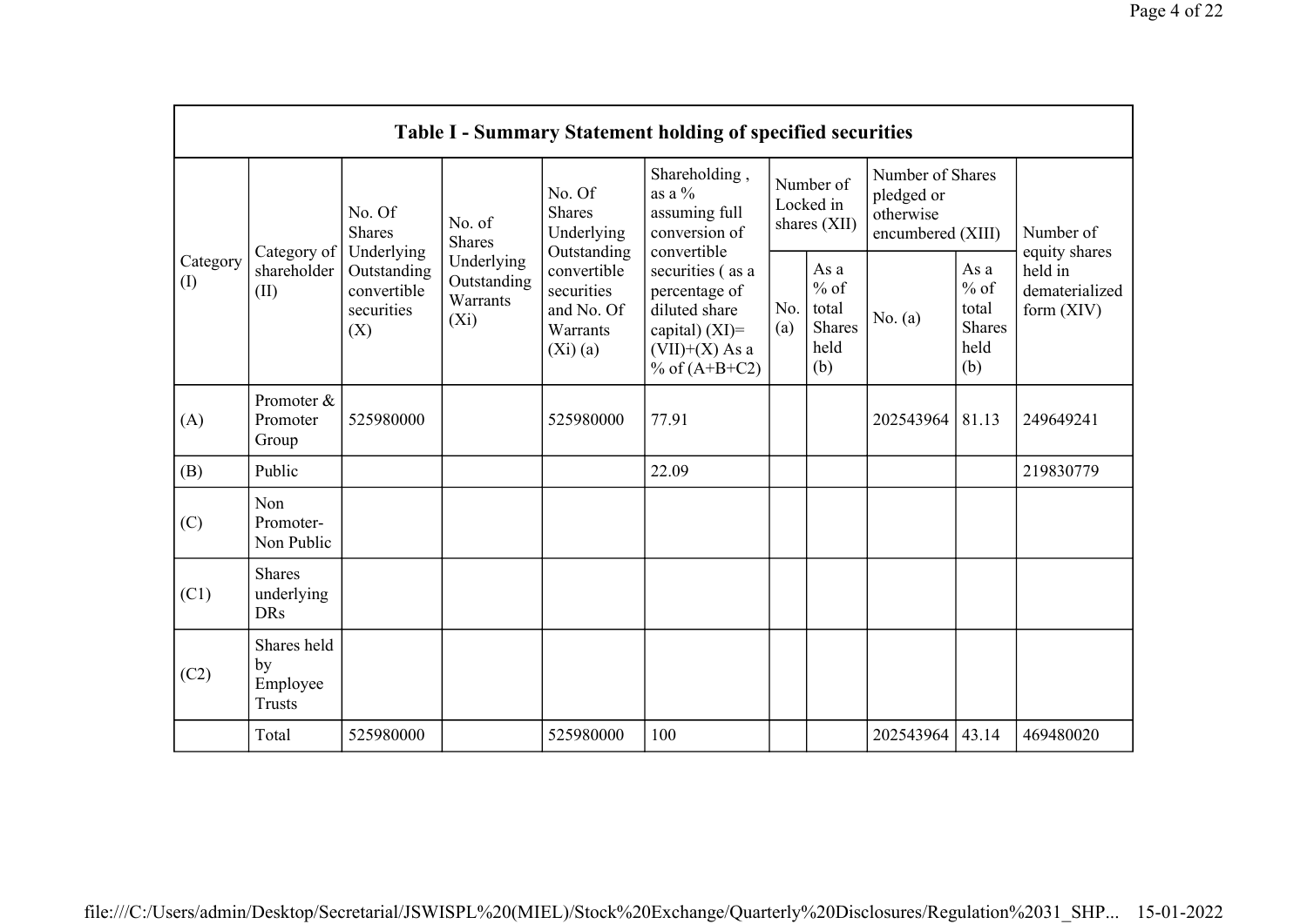| Table II - Statement showing shareholding pattern of the Promoter and Promoter Group |  |
|--------------------------------------------------------------------------------------|--|
| Shoraboldina                                                                         |  |

|                                                                                                | Category &             |                                                                                      | No. of                  | No.<br><b>Of</b><br>Partly            | No. Of<br>shares               | Total nos.               | Snarenoiding<br>as a % of<br>total no. of<br>shares | Number of Voting Rights held in each<br>class of securities (IX) |               |                  | Total                           |
|------------------------------------------------------------------------------------------------|------------------------|--------------------------------------------------------------------------------------|-------------------------|---------------------------------------|--------------------------------|--------------------------|-----------------------------------------------------|------------------------------------------------------------------|---------------|------------------|---------------------------------|
| Sr.                                                                                            | Name of the            | Nos. Of<br>shareholders                                                              | fully paid<br>up equity | paid-                                 | underlying                     | shares held<br>$(VII) =$ | (calculated                                         | No of Voting (XIV) Rights                                        |               |                  | as a %                          |
|                                                                                                | Shareholders<br>(1)    | (III)                                                                                | shares held<br>(IV)     | up<br>equity<br>shares<br>held<br>(V) | Depository<br>Receipts<br>(VI) | $(IV)+(V)+$<br>(VI)      | as per<br>SCRR,<br>1957) (VIII)<br>As a % of        | Class eg: X                                                      | Class<br>eg:y | Total            | of<br>Total<br>Voting<br>rights |
| $\boldsymbol{\mathrm{A}}$                                                                      |                        | Table II - Statement showing shareholding pattern of the Promoter and Promoter Group |                         |                                       |                                |                          |                                                     |                                                                  |               |                  |                                 |
| (1)                                                                                            | Indian                 |                                                                                      |                         |                                       |                                |                          |                                                     |                                                                  |               |                  |                                 |
| (d)                                                                                            | Any Other<br>(specify) | $\overline{4}$                                                                       | 249649241               |                                       |                                | 249649241                | 53.17                                               | 249649241                                                        |               | 249649241        | 53.17                           |
| Sub-Total<br>(A)(1)                                                                            |                        | $\overline{4}$                                                                       | 249649241               |                                       |                                | 249649241                | 53.17                                               | 249649241                                                        |               | 249649241        | 53.17                           |
| (2)                                                                                            | Foreign                |                                                                                      |                         |                                       |                                |                          |                                                     |                                                                  |               |                  |                                 |
| (e)                                                                                            | Any Other<br>(specify) | $\boldsymbol{0}$                                                                     | $\boldsymbol{0}$        |                                       |                                | $\boldsymbol{0}$         | $\boldsymbol{0}$                                    | $\boldsymbol{0}$                                                 |               | $\boldsymbol{0}$ | $\boldsymbol{0}$                |
| Sub-Total<br>(A)(2)                                                                            |                        |                                                                                      | $\mathbf{0}$            |                                       |                                | $\overline{0}$           | $\boldsymbol{0}$                                    | $\boldsymbol{0}$                                                 |               | $\boldsymbol{0}$ | $\mathbf{0}$                    |
| Total<br>Shareholding<br>of Promoter<br>and<br>Promoter<br>Group $(A)=$<br>$(A)(1)+(A)$<br>(2) |                        | $\overline{4}$                                                                       | 249649241               |                                       |                                | 249649241                | 53.17                                               | 249649241                                                        |               | 249649241        | 53.17                           |
| $\, {\bf B}$                                                                                   |                        | Table III - Statement showing shareholding pattern of the Public shareholder         |                         |                                       |                                |                          |                                                     |                                                                  |               |                  |                                 |
| (1)                                                                                            | Institutions           |                                                                                      |                         |                                       |                                |                          |                                                     |                                                                  |               |                  |                                 |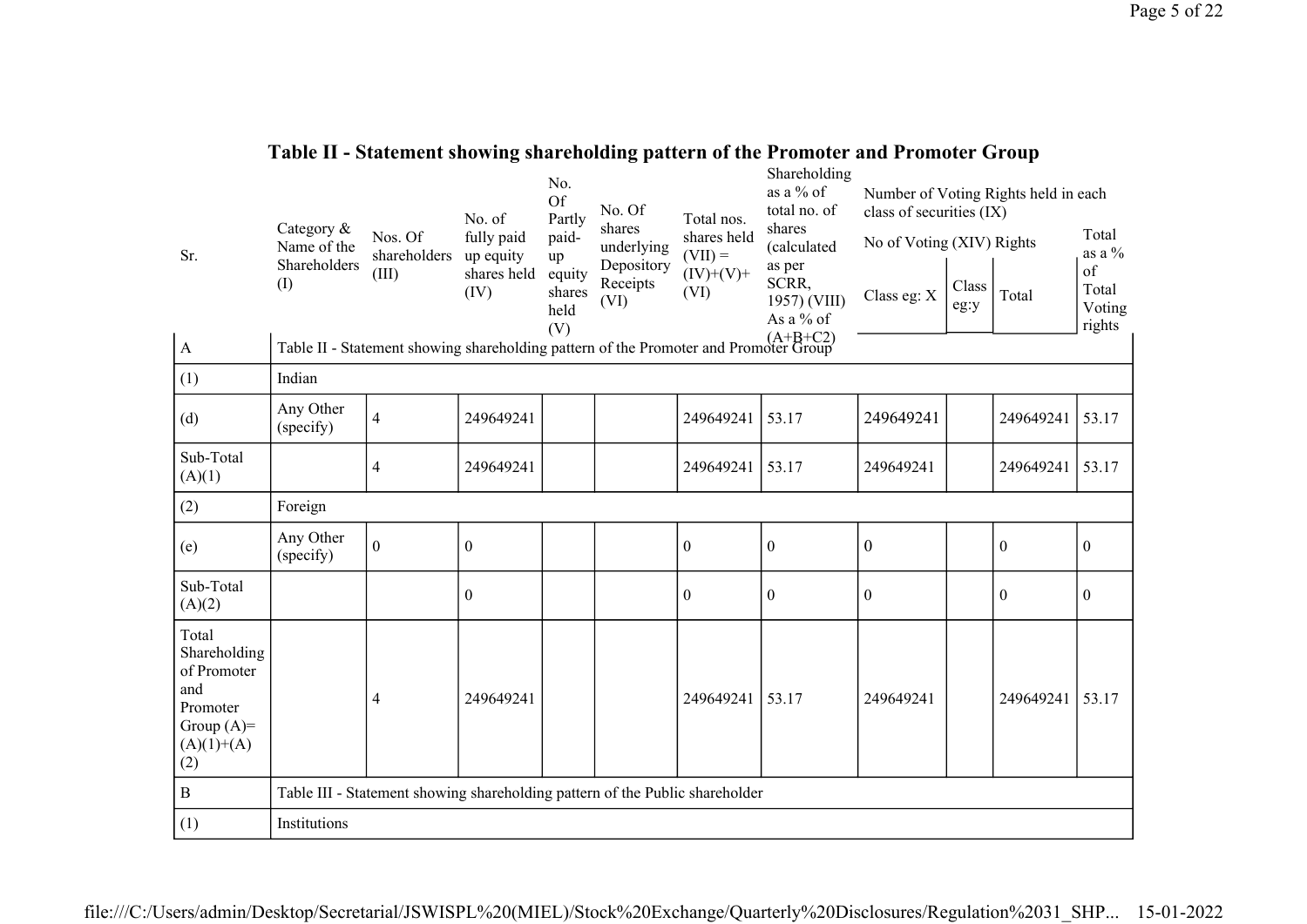| (c)                 | Alternate<br>Investment<br>Funds                                                                                       | $\mathbf{1}$ | 300000    | 300000    | 0.06  | 300000    | 300000    | 0.06  |
|---------------------|------------------------------------------------------------------------------------------------------------------------|--------------|-----------|-----------|-------|-----------|-----------|-------|
| (e)                 | Foreign<br>Portfolio<br>Investors                                                                                      | 9            | 5806167   | 5806167   | 1.24  | 5806167   | 5806167   | 1.24  |
| (f)                 | Financial<br>Institutions/<br><b>Banks</b>                                                                             | 11           | 18609341  | 18609341  | 3.96  | 18609341  | 18609341  | 3.96  |
| Sub-Total<br>(B)(1) |                                                                                                                        | 21           | 24715508  | 24715508  | 5.26  | 24715508  | 24715508  | 5.26  |
| (3)                 | Non-institutions                                                                                                       |              |           |           |       |           |           |       |
| (a(i))              | Individuals -<br>i.Individual<br>shareholders<br>holding<br>nominal<br>share capital<br>up to Rs. 2<br>lakhs.          | 106334       | 92480910  | 92480910  | 19.7  | 92480910  | 92480910  | 19.7  |
| (a(ii))             | Individuals -<br>ii. Individual<br>shareholders<br>holding<br>nominal<br>share capital<br>in excess of<br>Rs. 2 lakhs. | 1058         | 75659464  | 75659464  | 16.11 | 75659464  | 75659464  | 16.11 |
| (b)                 | <b>NBFCs</b><br>registered<br>with RBI                                                                                 | $\mathbf{1}$ | 40000     | 40000     | 0.01  | 40000     | 40000     | 0.01  |
| (e)                 | Any Other<br>(specify)                                                                                                 | 1700         | 27002411  | 27002411  | 5.75  | 27002411  | 27002411  | 5.75  |
| Sub-Total<br>(B)(3) |                                                                                                                        | 109093       | 195182785 | 195182785 | 41.57 | 195182785 | 195182785 | 41.57 |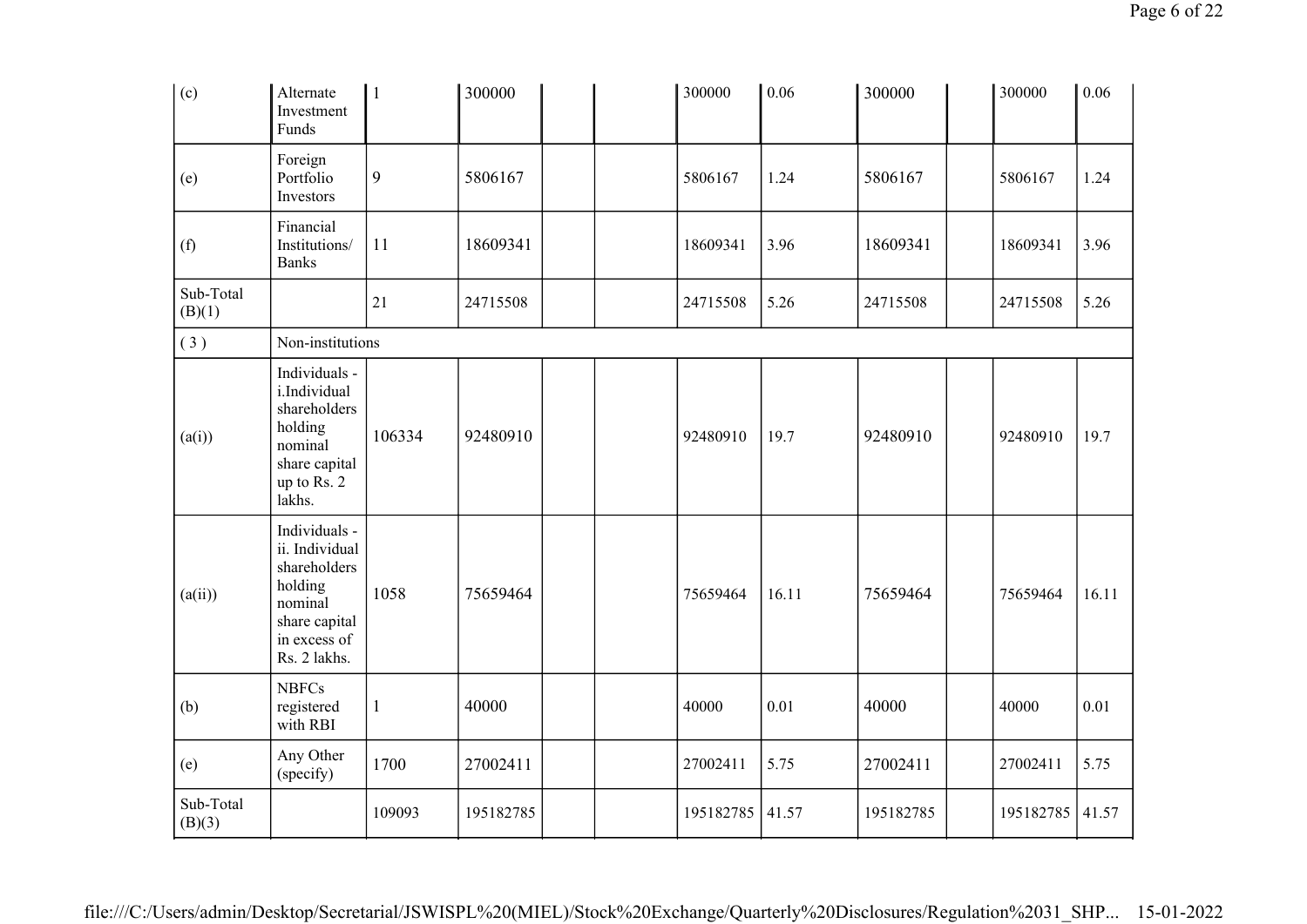| Total Public<br>Shareholding<br>$(B)= (B)(1) +$<br>$(B)(2)+(B)$<br>(3) | 109114 | 219898293 |  | 219898293 46.83 |                                                                                               | 219898293 | 219898293 46.83 |     |  |
|------------------------------------------------------------------------|--------|-----------|--|-----------------|-----------------------------------------------------------------------------------------------|-----------|-----------------|-----|--|
| $\mathsf{C}^{\mathsf{I}}$                                              |        |           |  |                 | Table IV - Statement showing shareholding pattern of the Non Promoter- Non Public shareholder |           |                 |     |  |
| Total<br>$(A+B+C2)$                                                    | 109118 | 469547534 |  | 469547534       | 100                                                                                           | 469547534 | 469547534       | 100 |  |
| Total<br>$(A+B+C)$                                                     | 109118 | 469547534 |  | 469547534       | 100                                                                                           | 469547534 | 469547534       | 100 |  |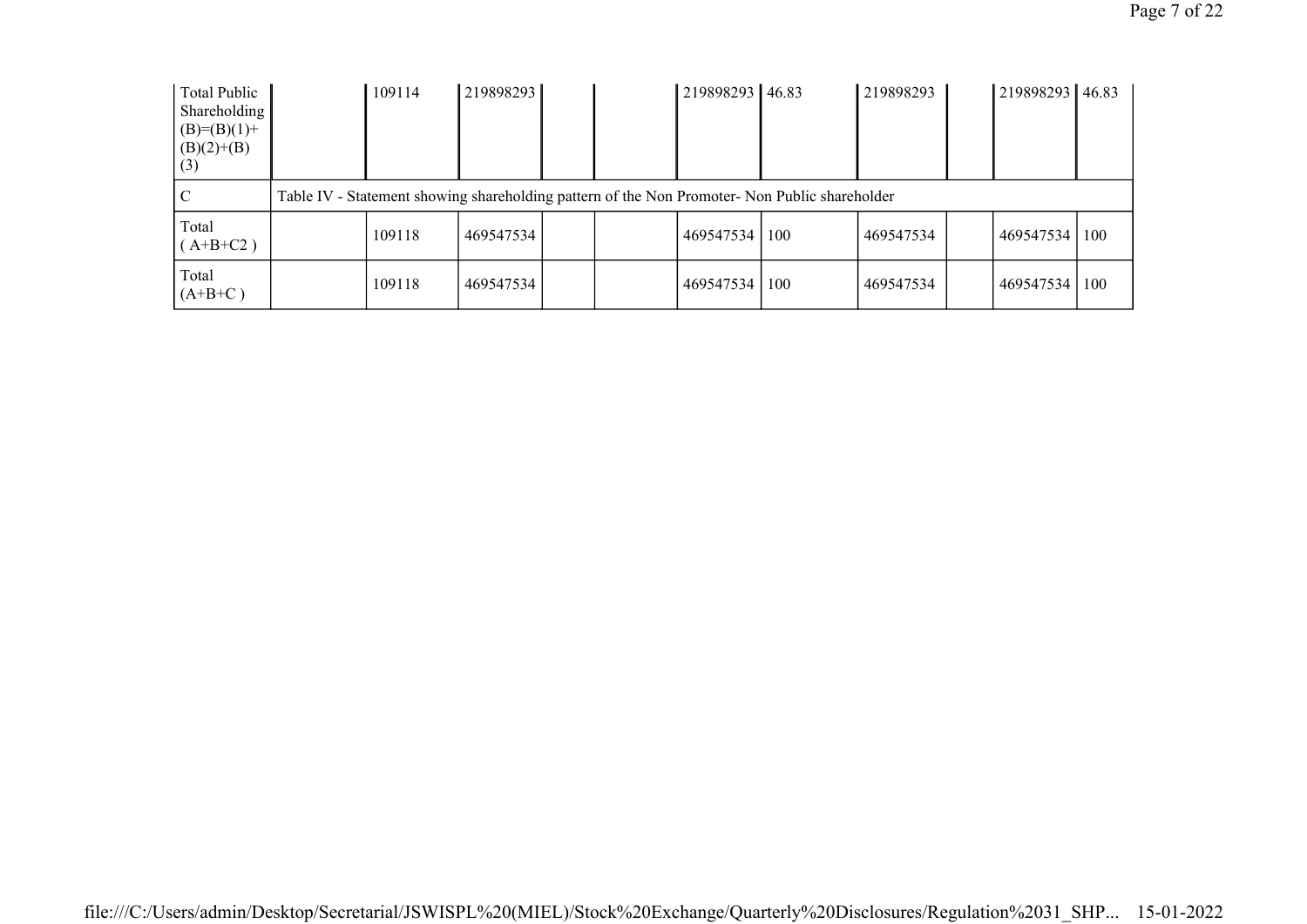## Table II - Statement showing shareholding pattern of the Promoter and Promoter Group

| Sr.                                                                                     | No. Of<br><b>Shares</b><br>Underlying<br>Outstanding<br>convertible<br>securities $(X)$ | No. of<br><b>Shares</b><br>Underlying<br>Outstanding<br>Warrants<br>$(X_i)$  | No. Of Shares<br>Underlying<br>Outstanding<br>convertible<br>securities and<br>No. Of<br>Warrants (Xi)<br>(a) | Shareholding, as a<br>% assuming full<br>conversion of<br>convertible<br>securities (as a<br>percentage of<br>diluted share<br>capital) $(XI)$ =<br>(VII)+(X) As a %<br>of $(A+B+C2)$ | No.<br>(a) | Number of<br>Locked in<br>shares (XII)<br>As a %<br>of total<br>Shares<br>held<br>(b) | Number of Shares<br>pledged or otherwise<br>encumbered (XIII)<br>No. $(a)$ | As a %<br>of total<br><b>Shares</b><br>held<br>(b) | Number of<br>equity shares<br>held in<br>dematerialized<br>form $(XIV)$ |  |
|-----------------------------------------------------------------------------------------|-----------------------------------------------------------------------------------------|------------------------------------------------------------------------------|---------------------------------------------------------------------------------------------------------------|---------------------------------------------------------------------------------------------------------------------------------------------------------------------------------------|------------|---------------------------------------------------------------------------------------|----------------------------------------------------------------------------|----------------------------------------------------|-------------------------------------------------------------------------|--|
| $\mathbf{A}$                                                                            |                                                                                         |                                                                              |                                                                                                               | Table II - Statement showing shareholding pattern of the Promoter and Promoter Group                                                                                                  |            |                                                                                       |                                                                            |                                                    |                                                                         |  |
| (1)                                                                                     | Indian                                                                                  |                                                                              |                                                                                                               |                                                                                                                                                                                       |            |                                                                                       |                                                                            |                                                    |                                                                         |  |
| (d)                                                                                     | 525980000                                                                               |                                                                              | 525980000                                                                                                     | 77.91                                                                                                                                                                                 |            |                                                                                       | 202543964                                                                  | 81.13                                              | 249649241                                                               |  |
| Sub-Total (A)<br>(1)                                                                    | 525980000                                                                               |                                                                              | 525980000                                                                                                     | 77.91                                                                                                                                                                                 |            |                                                                                       | 202543964                                                                  | 81.13                                              | 249649241                                                               |  |
| (2)                                                                                     | Foreign                                                                                 |                                                                              |                                                                                                               |                                                                                                                                                                                       |            |                                                                                       |                                                                            |                                                    |                                                                         |  |
| (e)                                                                                     | $\boldsymbol{0}$                                                                        |                                                                              | $\boldsymbol{0}$                                                                                              | $\mathbf{0}$                                                                                                                                                                          |            |                                                                                       | $\boldsymbol{0}$                                                           | $\boldsymbol{0}$                                   | $\boldsymbol{0}$                                                        |  |
| Sub-Total (A)<br>(2)                                                                    | $\Omega$                                                                                |                                                                              | $\mathbf{0}$                                                                                                  | $\theta$                                                                                                                                                                              |            |                                                                                       | $\theta$                                                                   | $\Omega$                                           | $\boldsymbol{0}$                                                        |  |
| Total<br>Shareholding<br>of Promoter<br>and Promoter<br>Group $(A)=$<br>$(A)(1)+(A)(2)$ | 525980000                                                                               |                                                                              | 525980000                                                                                                     | 77.91                                                                                                                                                                                 |            |                                                                                       | 202543964                                                                  | 81.13                                              | 249649241                                                               |  |
| $\, {\bf B}$                                                                            |                                                                                         | Table III - Statement showing shareholding pattern of the Public shareholder |                                                                                                               |                                                                                                                                                                                       |            |                                                                                       |                                                                            |                                                    |                                                                         |  |
| (1)                                                                                     | Institutions                                                                            |                                                                              |                                                                                                               |                                                                                                                                                                                       |            |                                                                                       |                                                                            |                                                    |                                                                         |  |
|                                                                                         |                                                                                         |                                                                              |                                                                                                               |                                                                                                                                                                                       |            |                                                                                       |                                                                            |                                                    |                                                                         |  |

file:///C:/Users/admin/Desktop/Secretarial/JSWISPL%20(MIEL)/Stock%20Exchange/Quarterly%20Disclosures/Regulation%2031\_SHP... 15-01-2022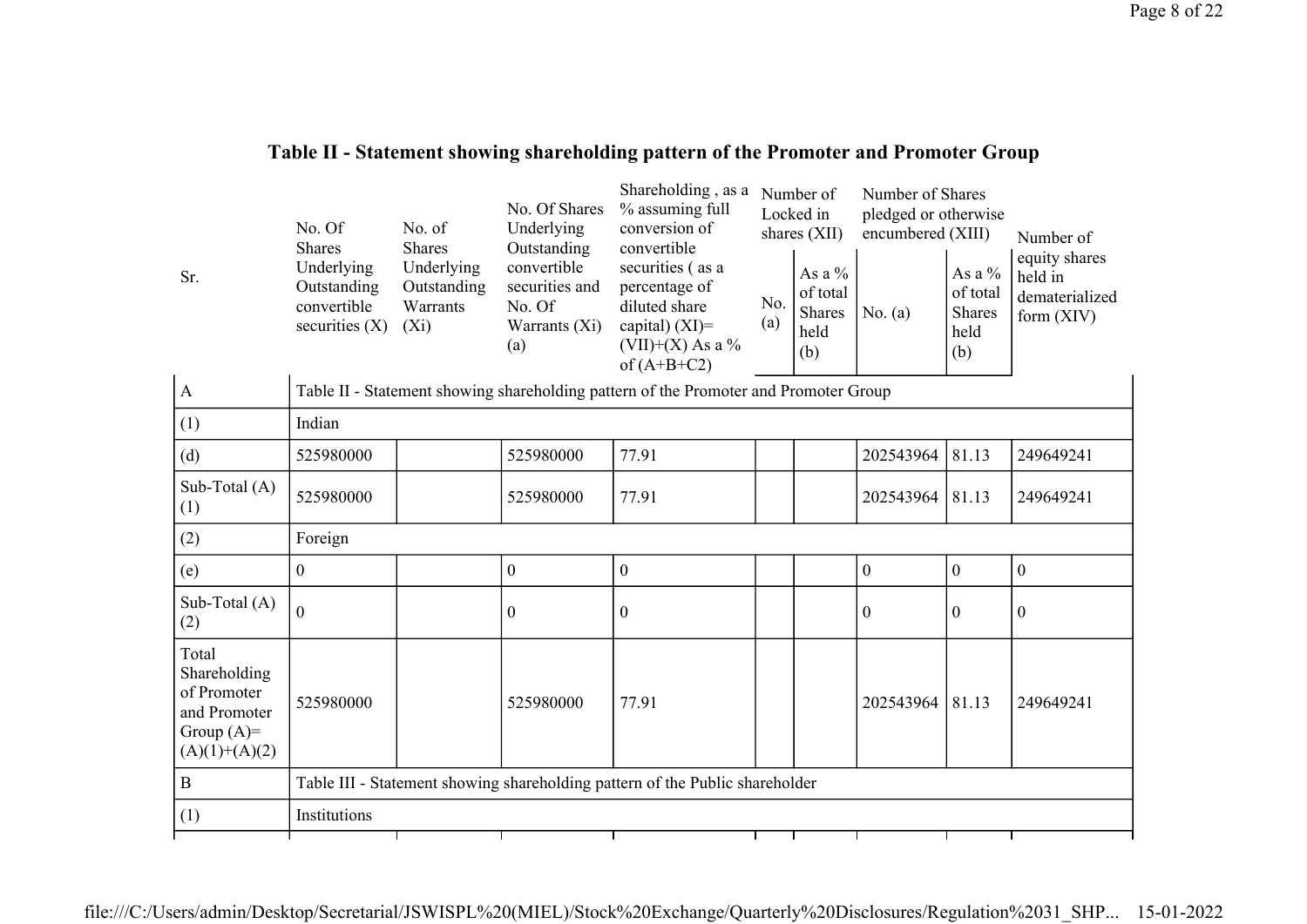| (c)                                                                       |                  |           | 0.03                                                                                          |  |           |       | 300000    |
|---------------------------------------------------------------------------|------------------|-----------|-----------------------------------------------------------------------------------------------|--|-----------|-------|-----------|
| (e)                                                                       |                  |           | 0.58                                                                                          |  |           |       | 5806167   |
| (f)                                                                       |                  |           | 1.87                                                                                          |  |           |       | 18609341  |
| Sub-Total $(B)$<br>(1)                                                    |                  |           | 2.48                                                                                          |  |           |       | 24715508  |
| (3)                                                                       | Non-institutions |           |                                                                                               |  |           |       |           |
| (a(i))                                                                    |                  |           | 9.29                                                                                          |  |           |       | 92419644  |
| (a(ii))                                                                   |                  |           | 7.6                                                                                           |  |           |       | 75659464  |
| (b)                                                                       |                  |           | $\overline{0}$                                                                                |  |           |       | 40000     |
| (e)                                                                       |                  |           | 2.71                                                                                          |  |           |       | 26996163  |
| Sub-Total (B)<br>(3)                                                      |                  |           | 19.61                                                                                         |  |           |       | 195115271 |
| <b>Total Public</b><br>Shareholding<br>$(B)= (B)(1) +$<br>$(B)(2)+(B)(3)$ |                  |           | 22.09                                                                                         |  |           |       | 219830779 |
| $\mathbf C$                                                               |                  |           | Table IV - Statement showing shareholding pattern of the Non Promoter- Non Public shareholder |  |           |       |           |
| Total<br>$(A+B+C2)$                                                       | 525980000        | 525980000 | 100                                                                                           |  |           |       | 469480020 |
| Total<br>$(A+B+C)$                                                        | 525980000        | 525980000 | 100                                                                                           |  | 202543964 | 43.14 | 469480020 |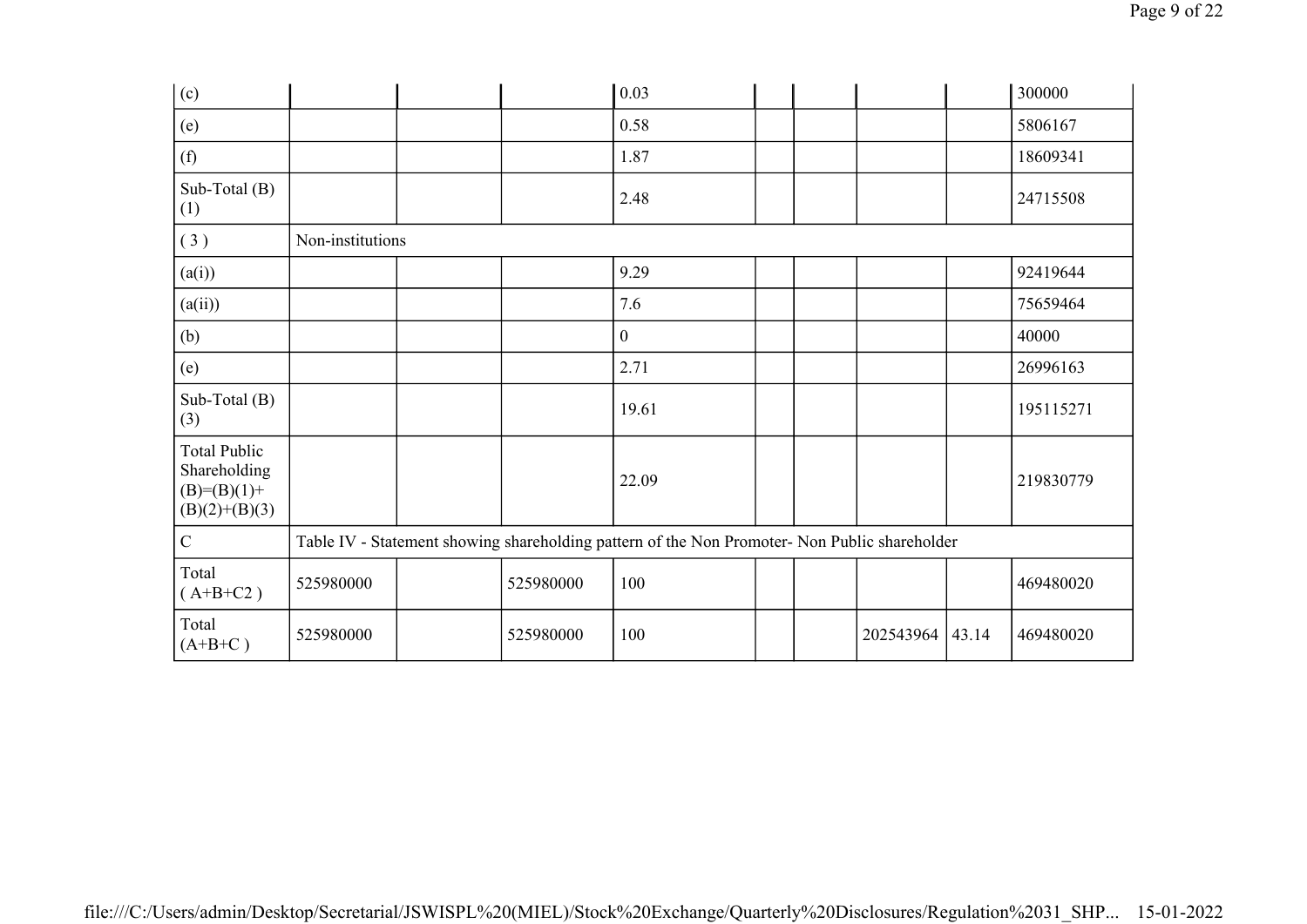|                                                                                                                      |                                    |                                      | Any Other (specify)                              |                                                  |                          |
|----------------------------------------------------------------------------------------------------------------------|------------------------------------|--------------------------------------|--------------------------------------------------|--------------------------------------------------|--------------------------|
| Searial No.                                                                                                          | $\mathbf{1}$                       | $\overline{2}$                       | $\overline{3}$                                   | $\overline{4}$                                   |                          |
| Category                                                                                                             | <b>Bodies Corporate</b>            | <b>Bodies Corporate</b>              | <b>Bodies Corporate</b>                          | <b>Bodies Corporate</b>                          | Click here to<br>go back |
| Name of the<br>Shareholders (I)                                                                                      | <b>JSW STEEL</b><br><b>LIMITED</b> | <b>JTPM ATSALI</b><br><b>LIMITED</b> | <b>CREIXENT SPECIAL</b><br><b>STEELS LIMITED</b> | <b>JSW TECHNO PROJECTS</b><br>MANAGEMENT LIMITED |                          |
| PAN(II)                                                                                                              | AAACJ4323N                         | AAECJ1743Q                           | AAHCC4291P                                       | AACCJ3429R                                       | Total                    |
| No. of the<br>Shareholders (I)                                                                                       | $\mathbf{1}$                       | $\mathbf{1}$                         | 1                                                | $\mathbf{1}$                                     | $\overline{4}$           |
| No. of fully paid<br>up equity shares<br>held (IV)                                                                   | 399                                | 23508427                             | 225934607                                        | 205808                                           | 249649241                |
| No. Of Partly paid-<br>up equity shares<br>held(V)                                                                   |                                    |                                      |                                                  |                                                  |                          |
| No. Of shares<br>underlying<br>Depository<br>Receipts (VI)                                                           |                                    |                                      |                                                  |                                                  |                          |
| Total nos. shares<br>held $(VII) = (IV) +$<br>$(V)$ + $(VI)$                                                         | 399                                | 23508427                             | 225934607                                        | 205808                                           | 249649241                |
| Shareholding as a<br>% of total no. of<br>shares (calculated<br>as per SCRR,<br>1957) (VIII) As a<br>% of $(A+B+C2)$ | $\boldsymbol{0}$                   | 5.01                                 | 48.12                                            | 0.04                                             | 53.17                    |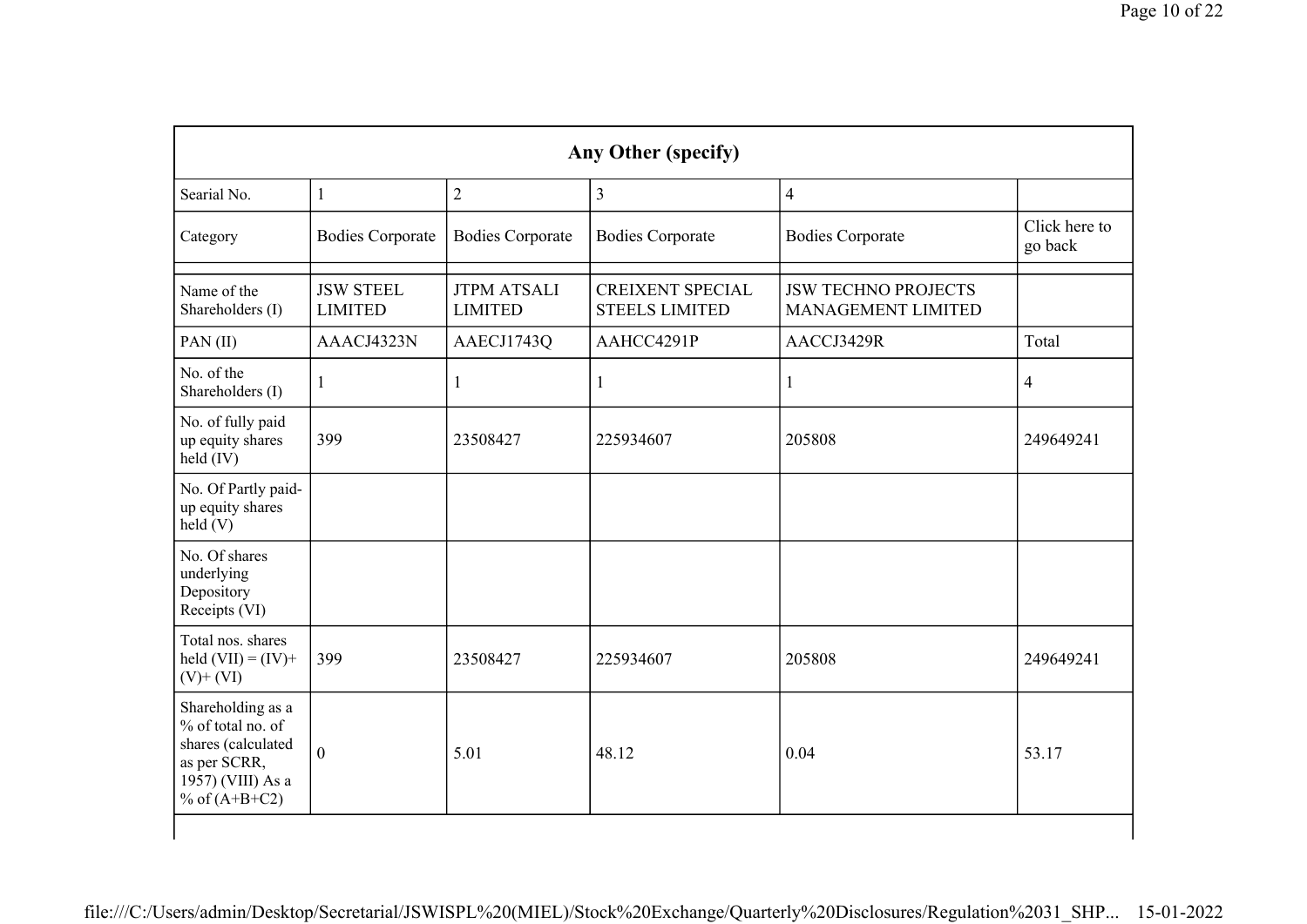|                                                                                                                                                                                          |                  | Number of Voting Rights held in each class of securities (IX) |           |                  |           |
|------------------------------------------------------------------------------------------------------------------------------------------------------------------------------------------|------------------|---------------------------------------------------------------|-----------|------------------|-----------|
| Class eg: X                                                                                                                                                                              | 399              | 23508427                                                      | 225934607 | 205808           | 249649241 |
| Class eg:y                                                                                                                                                                               |                  |                                                               |           |                  |           |
| Total                                                                                                                                                                                    | 399              | 23508427                                                      | 225934607 | 205808           | 249649241 |
| Total as a % of<br><b>Total Voting rights</b>                                                                                                                                            | $\overline{0}$   | 5.01                                                          | 48.12     | 0.04             | 53.17     |
| No. Of Shares<br>Underlying<br>Outstanding<br>convertible<br>securities $(X)$                                                                                                            | 601              | 185491506                                                     | 340487893 | $\boldsymbol{0}$ | 525980000 |
| No. of Shares<br>Underlying<br>Outstanding<br>Warrants (Xi)                                                                                                                              |                  |                                                               |           |                  |           |
| No. Of Shares<br>Underlying<br>Outstanding<br>convertible<br>securities and No.<br>Of Warrants (Xi)<br>(a)                                                                               | 601              | 185491506                                                     | 340487893 | $\boldsymbol{0}$ | 525980000 |
| Shareholding, as a<br>% assuming full<br>conversion of<br>convertible<br>securities (as a<br>percentage of<br>diluted share<br>capital) $(XI) = (VII)$<br>$+(X)$ As a % of<br>$(A+B+C2)$ | $\boldsymbol{0}$ | 20.99                                                         | 56.9      | 0.02             | 77.91     |
| Number of Locked in shares (XII)                                                                                                                                                         |                  |                                                               |           |                  |           |
| No. $(a)$                                                                                                                                                                                |                  |                                                               |           |                  |           |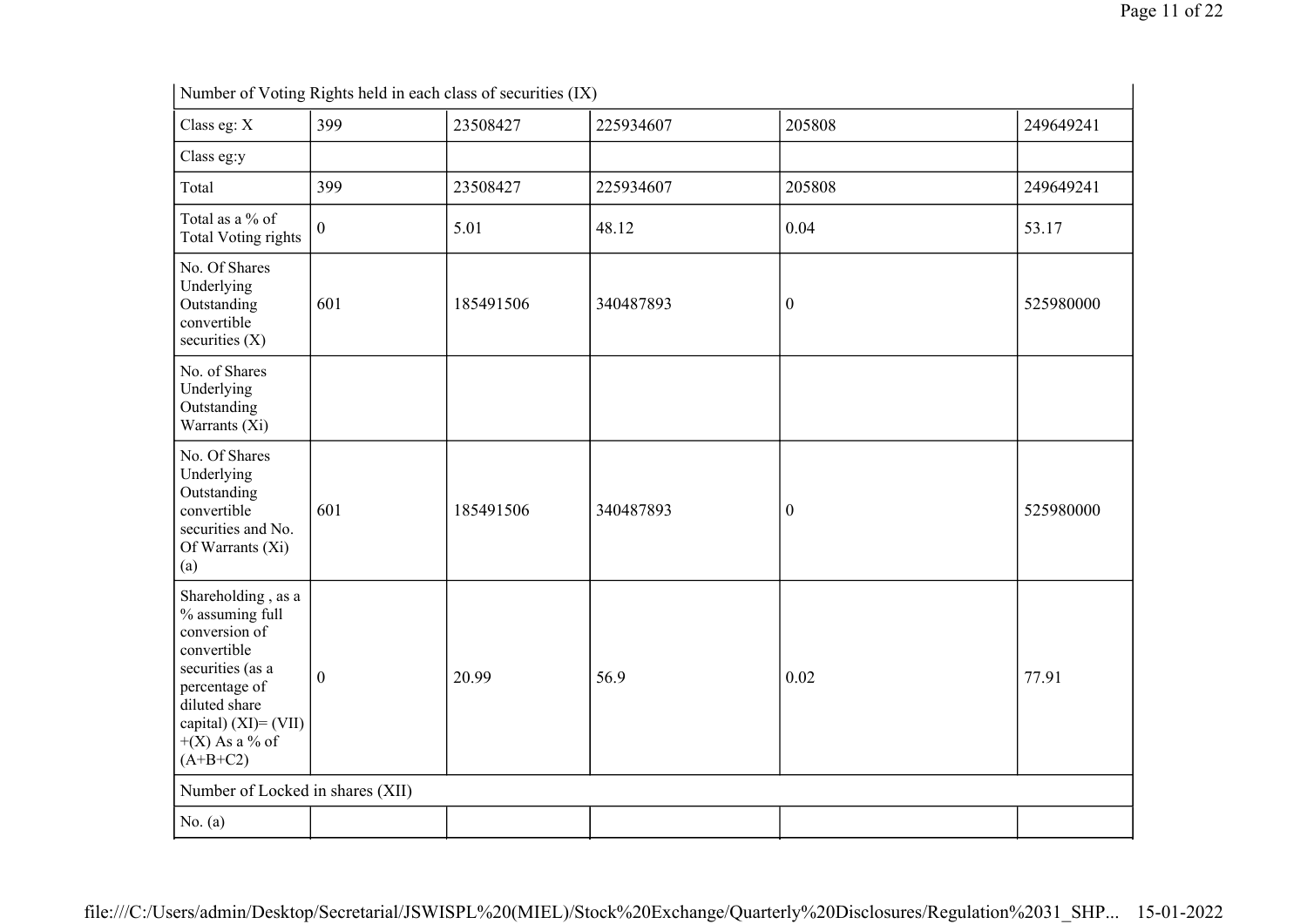| As a % of total<br>Shares held (b)                                   |                  |                                                         |           |                  |           |
|----------------------------------------------------------------------|------------------|---------------------------------------------------------|-----------|------------------|-----------|
|                                                                      |                  | Number of Shares pledged or otherwise encumbered (XIII) |           |                  |           |
| No. $(a)$                                                            | $\boldsymbol{0}$ | 0                                                       | 202543964 | $\boldsymbol{0}$ | 202543964 |
| As a % of total<br>Shares held (b)                                   | $\boldsymbol{0}$ | $\overline{0}$                                          | 89.65     | 0                | 81.13     |
| Number of equity<br>shares held in<br>dematerialized<br>form $(XIV)$ | 399              | 23508427                                                | 225934607 | 205808           | 249649241 |
| Reason for not providing PAN                                         |                  |                                                         |           |                  |           |
| Reason for not<br>providing PAN                                      |                  |                                                         |           |                  |           |
| Shareholder type                                                     | Promoter         | Promoter                                                | Promoter  | Promoter Group   |           |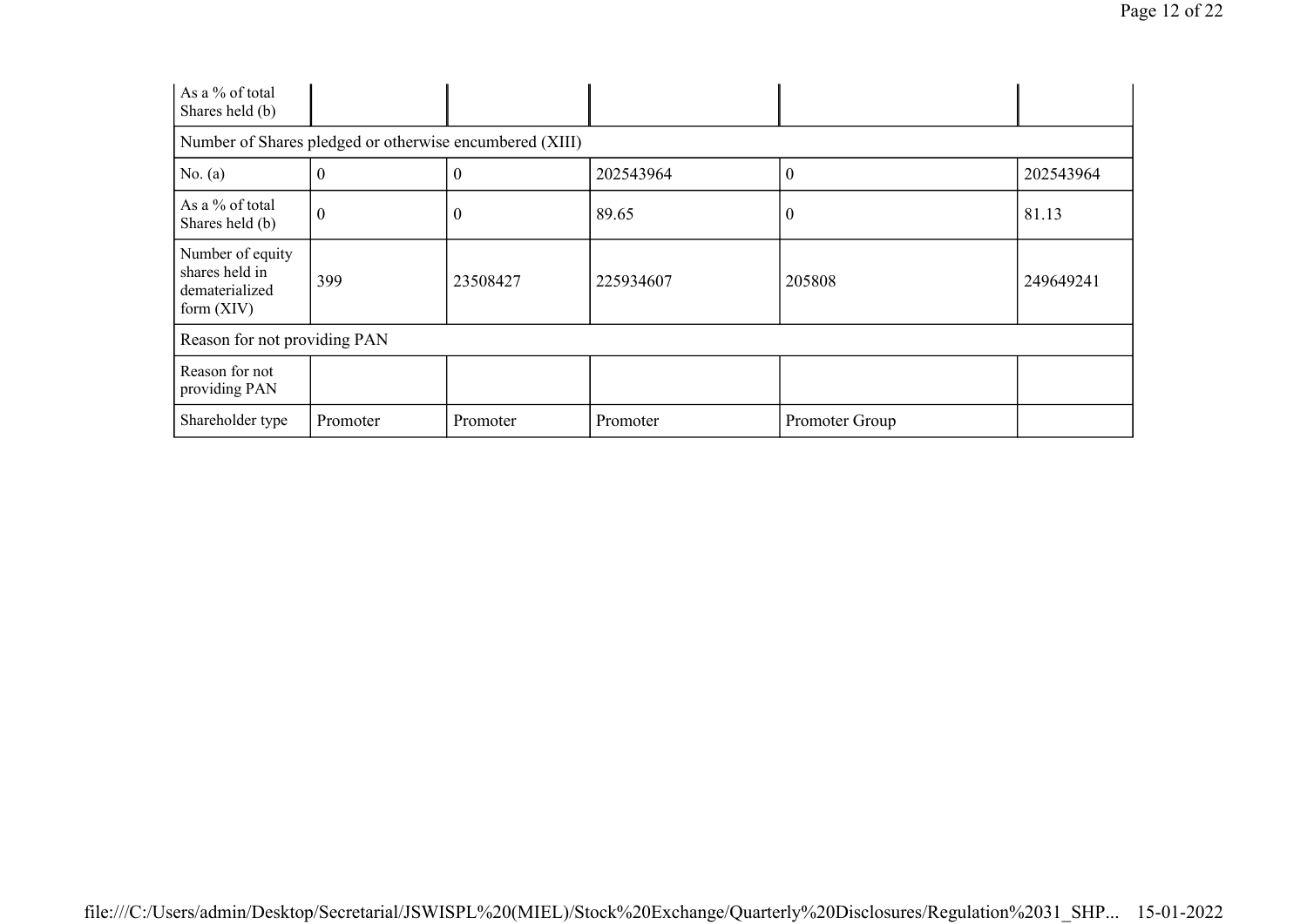| Any Other (specify)                                                                                                  |                                     |                       |  |  |
|----------------------------------------------------------------------------------------------------------------------|-------------------------------------|-----------------------|--|--|
| Searial No.                                                                                                          | $\mathbf{1}$                        |                       |  |  |
| Category                                                                                                             | <b>Bodies Corporate</b>             |                       |  |  |
| Name of the<br>Shareholders (I)                                                                                      | AION INVESTMENTS PRIVATE II LIMITED | Click here to go back |  |  |
| PAN(II)                                                                                                              | AAQCA6212P                          | Total                 |  |  |
| No. of the<br>Shareholders (I)                                                                                       | $\boldsymbol{0}$                    | $\boldsymbol{0}$      |  |  |
| No. of fully paid<br>up equity shares<br>held (IV)                                                                   | $\boldsymbol{0}$                    | $\boldsymbol{0}$      |  |  |
| No. Of Partly paid-<br>up equity shares<br>held(V)                                                                   |                                     |                       |  |  |
| No. Of shares<br>underlying<br>Depository<br>Receipts (VI)                                                           |                                     |                       |  |  |
| Total nos. shares<br>held $(VII) = (IV) +$<br>$(V)$ + $(VI)$                                                         | $\boldsymbol{0}$                    | $\boldsymbol{0}$      |  |  |
| Shareholding as a<br>% of total no. of<br>shares (calculated<br>as per SCRR,<br>1957) (VIII) As a<br>% of $(A+B+C2)$ | $\boldsymbol{0}$                    | $\boldsymbol{0}$      |  |  |
| Number of Voting Rights held in each class of securities (IX)                                                        |                                     |                       |  |  |
|                                                                                                                      |                                     |                       |  |  |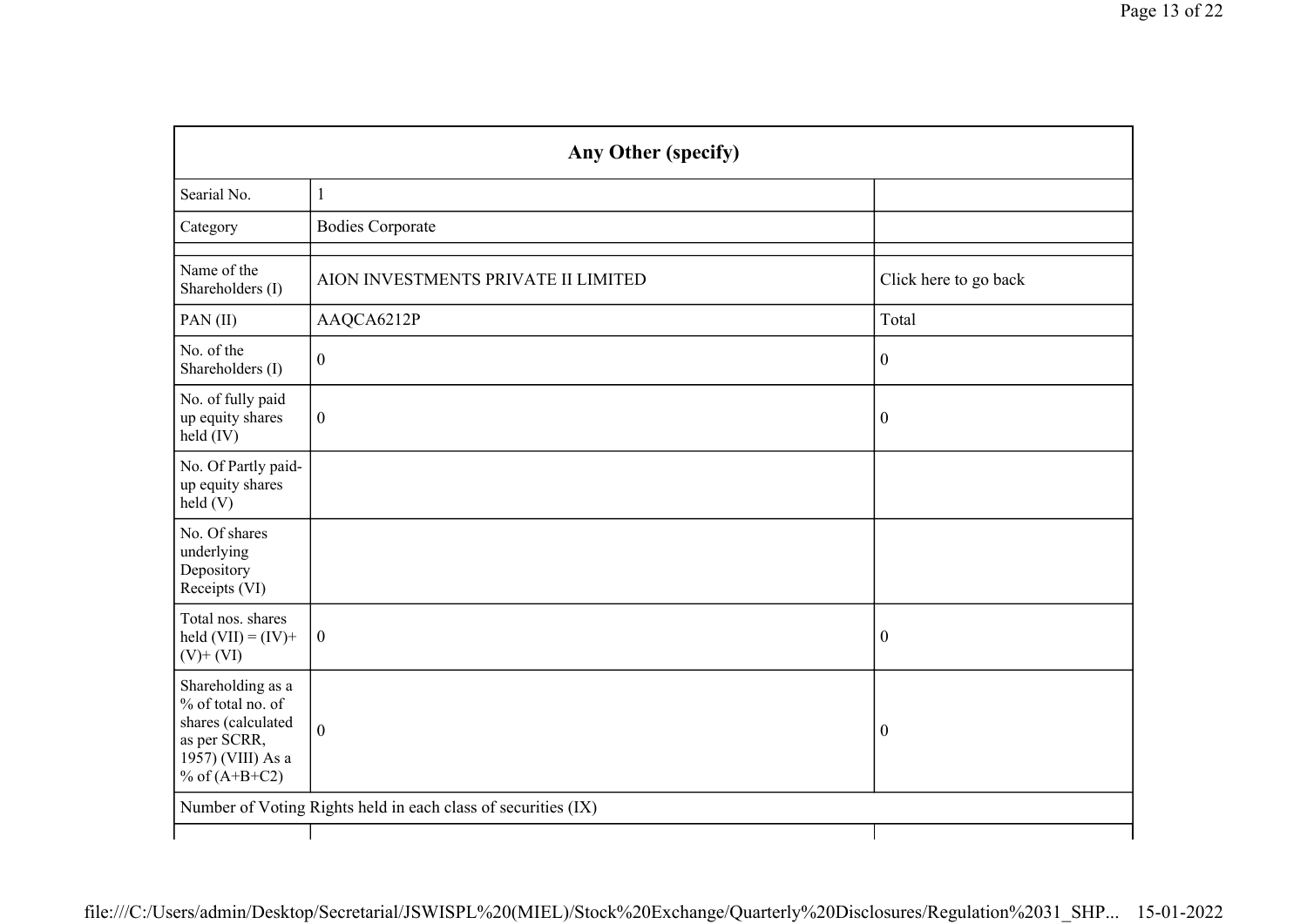| Class eg: X                                                                                                                                                                              | $\vert 0 \vert$  | $\boldsymbol{0}$ |
|------------------------------------------------------------------------------------------------------------------------------------------------------------------------------------------|------------------|------------------|
| Class eg:y                                                                                                                                                                               |                  |                  |
| Total                                                                                                                                                                                    | $\boldsymbol{0}$ | $\overline{0}$   |
| Total as a % of<br>Total Voting rights                                                                                                                                                   | $\boldsymbol{0}$ | $\boldsymbol{0}$ |
| No. Of Shares<br>Underlying<br>Outstanding<br>convertible<br>securities $(X)$                                                                                                            | $\boldsymbol{0}$ | $\boldsymbol{0}$ |
| No. of Shares<br>Underlying<br>Outstanding<br>Warrants (Xi)                                                                                                                              |                  |                  |
| No. Of Shares<br>Underlying<br>Outstanding<br>convertible<br>securities and No.<br>Of Warrants (Xi)<br>(a)                                                                               | $\boldsymbol{0}$ | $\boldsymbol{0}$ |
| Shareholding, as a<br>% assuming full<br>conversion of<br>convertible<br>securities (as a<br>percentage of<br>diluted share<br>capital) $(XI) = (VII)$<br>$+(X)$ As a % of<br>$(A+B+C2)$ | $\overline{0}$   | $\boldsymbol{0}$ |
| Number of Locked in shares (XII)                                                                                                                                                         |                  |                  |
| No. $(a)$                                                                                                                                                                                |                  |                  |
|                                                                                                                                                                                          |                  | $\boldsymbol{0}$ |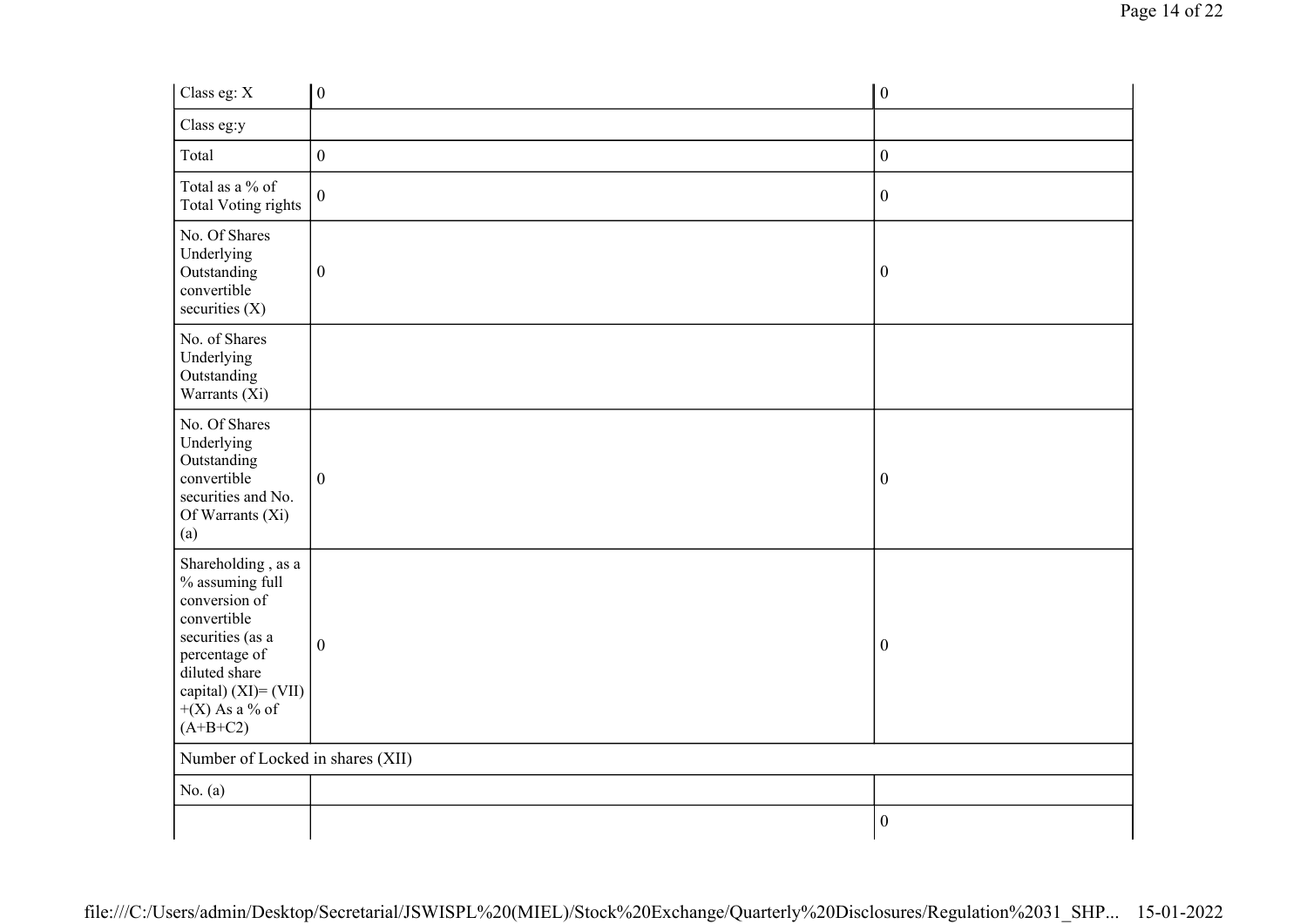| As a % of total<br>Shares held (b)                                   |                                                         |                  |  |  |
|----------------------------------------------------------------------|---------------------------------------------------------|------------------|--|--|
|                                                                      | Number of Shares pledged or otherwise encumbered (XIII) |                  |  |  |
| No. $(a)$                                                            | $\boldsymbol{0}$                                        | $\boldsymbol{0}$ |  |  |
| As a % of total<br>Shares held (b)                                   | $\boldsymbol{0}$                                        | $\overline{0}$   |  |  |
| Number of equity<br>shares held in<br>dematerialized<br>form $(XIV)$ | $\boldsymbol{0}$                                        | $\overline{0}$   |  |  |
| Reason for not providing PAN                                         |                                                         |                  |  |  |
| Reason for not<br>providing PAN                                      |                                                         |                  |  |  |
| Shareholder type                                                     | Promoter                                                |                  |  |  |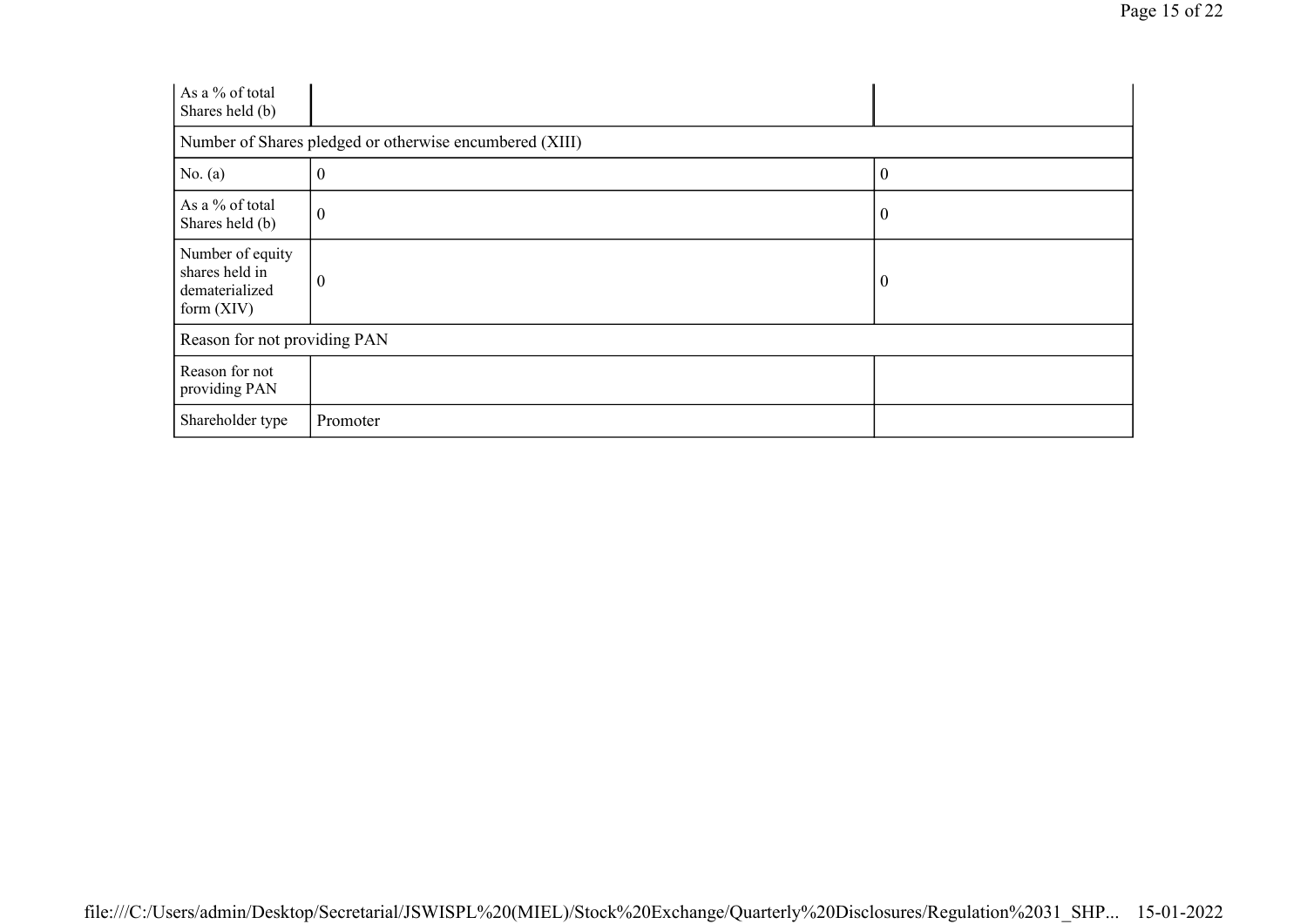|                                                                                                                      |                         | Any Other (specify)       |                  |                  |                                  |             |
|----------------------------------------------------------------------------------------------------------------------|-------------------------|---------------------------|------------------|------------------|----------------------------------|-------------|
| Searial No.                                                                                                          | $\mathbf{1}$            | $\overline{2}$            | 3                | $\overline{4}$   | 5                                | 6           |
| Category                                                                                                             | <b>Bodies Corporate</b> | Non-Resident Indian (NRI) | <b>Trusts</b>    | Societies        | <b>Overseas Corporate Bodies</b> | <b>IEPF</b> |
| Category / More<br>than 1 percentage                                                                                 | Category                | Category                  | Category         | Category         | Category                         | Category    |
| Name of the<br>Shareholders (I)                                                                                      |                         |                           |                  |                  |                                  |             |
| PAN(II)                                                                                                              |                         |                           |                  |                  |                                  |             |
| No. of the<br>Shareholders (I)                                                                                       | 839                     | 856                       | $\overline{2}$   | 1                | 1                                | 1           |
| No. of fully paid<br>up equity shares<br>held (IV)                                                                   | 22537404                | 4373900                   | 6232             | 99               | 5280                             | 79496       |
| No. Of Partly paid-<br>up equity shares<br>held(V)                                                                   |                         |                           |                  |                  |                                  |             |
| No. Of shares<br>underlying<br>Depository<br>Receipts (VI)                                                           |                         |                           |                  |                  |                                  |             |
| Total nos. shares<br>held $(VII) = (IV) +$<br>$(V)$ + $(VI)$                                                         | 22537404                | 4373900                   | 6232             | 99               | 5280                             | 79496       |
| Shareholding as a<br>% of total no. of<br>shares (calculated<br>as per SCRR,<br>1957) (VIII) As a<br>% of $(A+B+C2)$ | 4.8                     | 0.93                      | $\boldsymbol{0}$ | $\boldsymbol{0}$ | $\boldsymbol{0}$                 | 0.02        |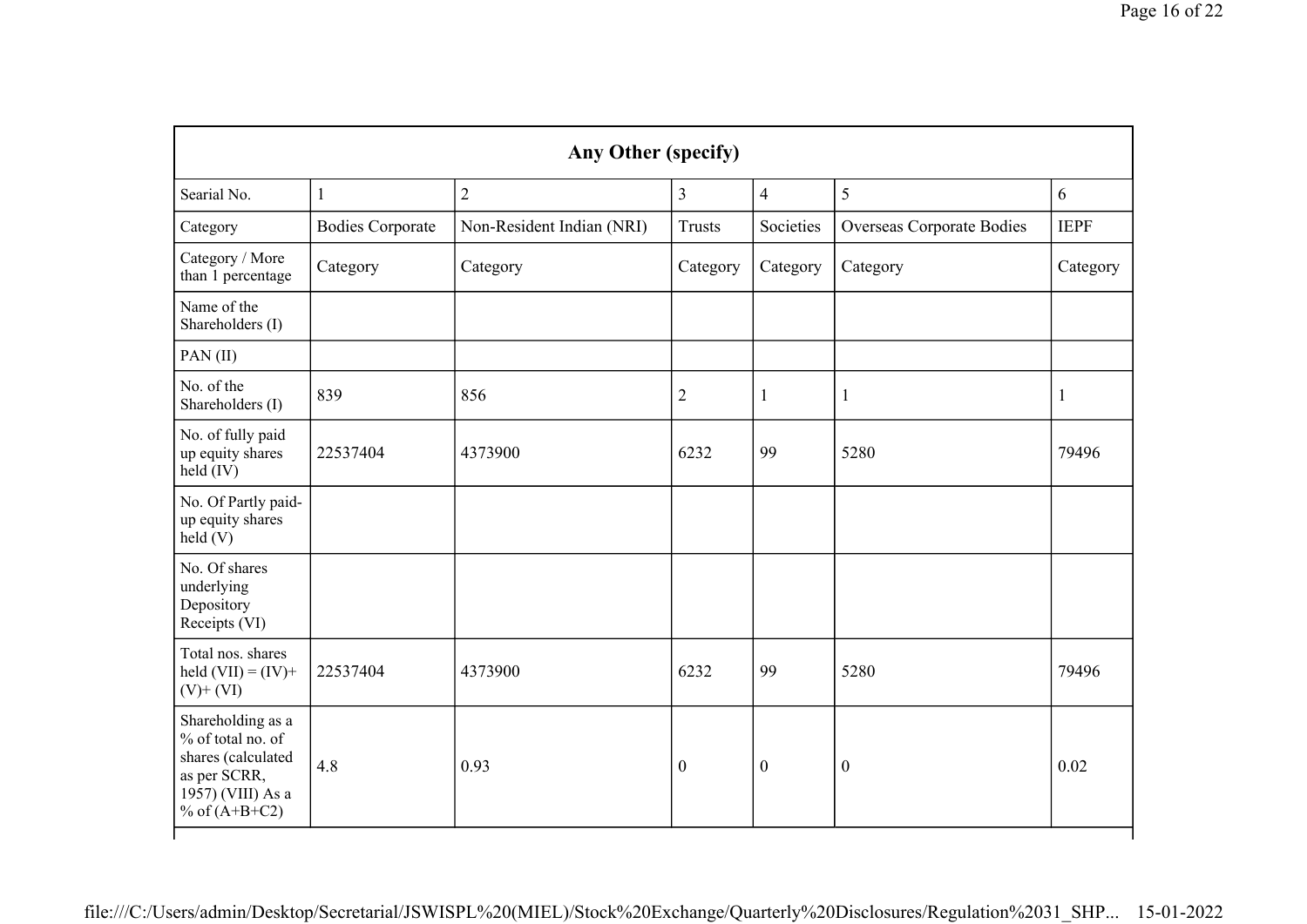|                                                                                                                                                                                       | Number of Voting Rights held in each class of securities (IX) |         |                  |                  |                  |       |
|---------------------------------------------------------------------------------------------------------------------------------------------------------------------------------------|---------------------------------------------------------------|---------|------------------|------------------|------------------|-------|
| Class eg: X                                                                                                                                                                           | 22537404                                                      | 4373900 | 6232             | 99               | 5280             | 79496 |
| Class eg:y                                                                                                                                                                            |                                                               |         |                  |                  |                  |       |
| Total                                                                                                                                                                                 | 22537404                                                      | 4373900 | 6232             | 99               | 5280             | 79496 |
| Total as a % of<br><b>Total Voting rights</b>                                                                                                                                         | 4.8                                                           | 0.93    | $\boldsymbol{0}$ | $\mathbf{0}$     | $\boldsymbol{0}$ | 0.02  |
| No. Of Shares<br>Underlying<br>Outstanding<br>convertible<br>securities $(X)$                                                                                                         |                                                               |         |                  |                  |                  |       |
| No. of Shares<br>Underlying<br>Outstanding<br>Warrants (Xi)                                                                                                                           |                                                               |         |                  |                  |                  |       |
| No. Of Shares<br>Underlying<br>Outstanding<br>convertible<br>securities and No.<br>Of Warrants (Xi)<br>(a)                                                                            |                                                               |         |                  |                  |                  |       |
| Shareholding, as a<br>% assuming full<br>conversion of<br>convertible<br>securities (as a<br>percentage of<br>diluted share<br>capital) (XI)= (VII)<br>$+(X)$ As a % of<br>$(A+B+C2)$ | 2.26                                                          | 0.44    | $\boldsymbol{0}$ | $\boldsymbol{0}$ | $\boldsymbol{0}$ | 0.01  |
| Number of Locked in shares (XII)                                                                                                                                                      |                                                               |         |                  |                  |                  |       |
| No. $(a)$                                                                                                                                                                             |                                                               |         |                  |                  |                  |       |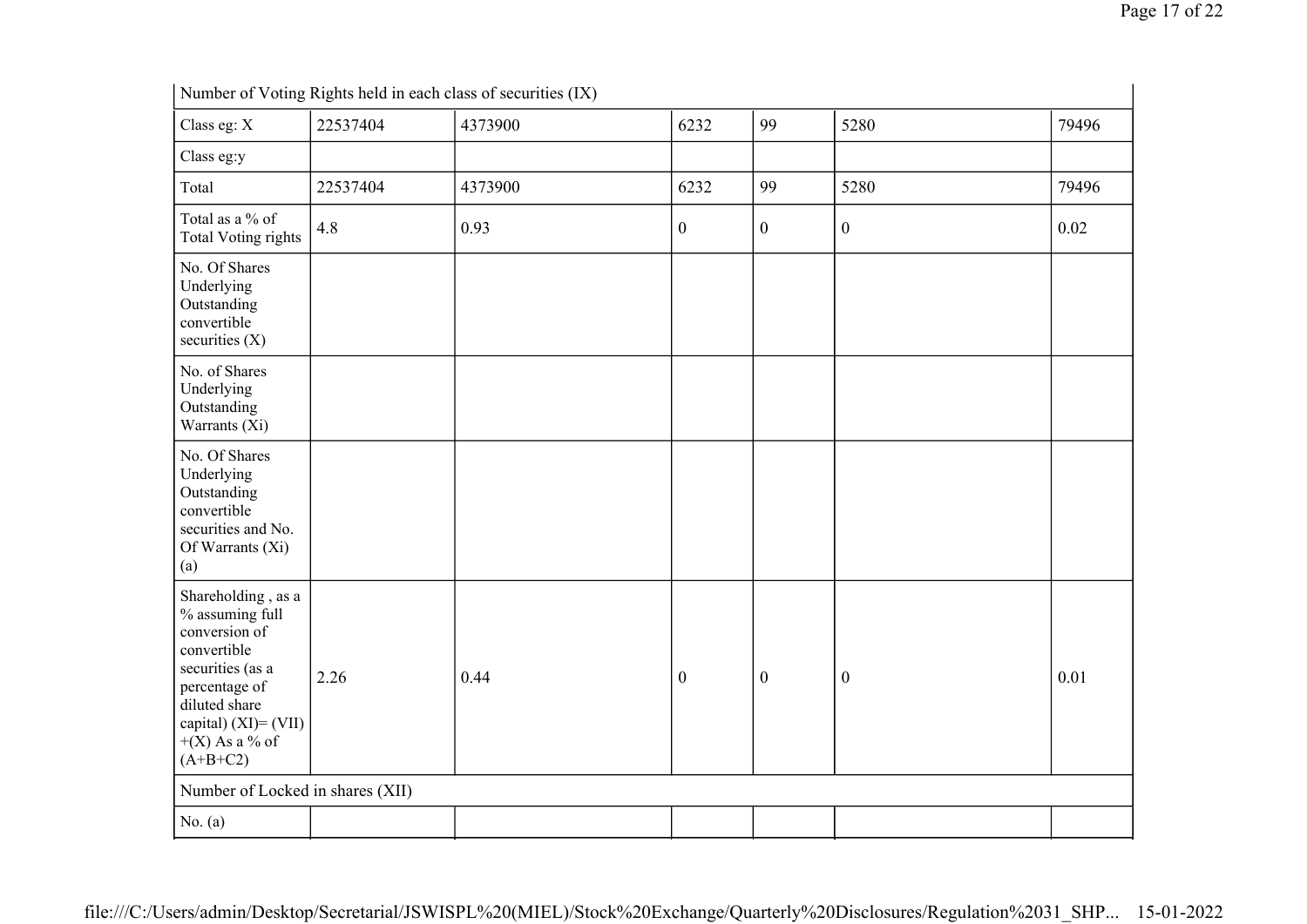| As a % of total<br>Shares held (b)                                   |          |         |      |    |          |       |
|----------------------------------------------------------------------|----------|---------|------|----|----------|-------|
| Number of equity<br>shares held in<br>dematerialized<br>form $(XIV)$ | 22536436 | 4373900 | 6232 | 99 | $\theta$ | 79496 |
| Reason for not providing PAN                                         |          |         |      |    |          |       |
| Reason for not<br>providing PAN                                      |          |         |      |    |          |       |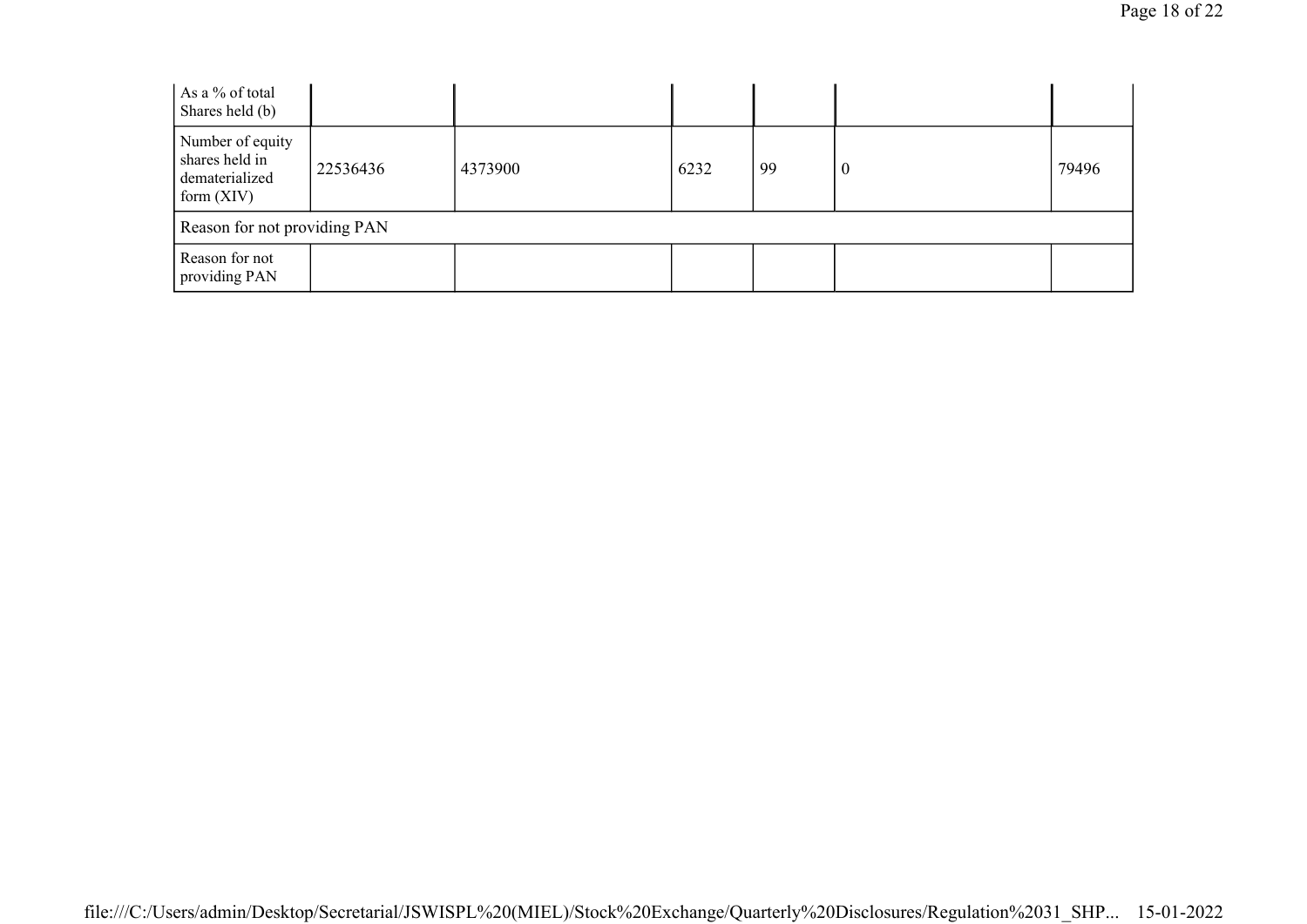| Any Other (specify)                                                                                                  |                       |  |
|----------------------------------------------------------------------------------------------------------------------|-----------------------|--|
| Searial No.                                                                                                          |                       |  |
| Category                                                                                                             |                       |  |
| Category / More<br>than 1 percentage                                                                                 |                       |  |
| Name of the<br>Shareholders (I)                                                                                      | Click here to go back |  |
| PAN(II)                                                                                                              | Total                 |  |
| No. of the<br>Shareholders (I)                                                                                       | 1700                  |  |
| No. of fully paid<br>up equity shares<br>held (IV)                                                                   | 27002411              |  |
| No. Of Partly paid-<br>up equity shares<br>held (V)                                                                  |                       |  |
| No. Of shares<br>underlying<br>Depository<br>Receipts (VI)                                                           |                       |  |
| Total nos. shares<br>held $(VII) = (IV) +$<br>$(V)$ + $(VI)$                                                         | 27002411              |  |
| Shareholding as a<br>% of total no. of<br>shares (calculated<br>as per SCRR,<br>1957) (VIII) As a<br>% of $(A+B+C2)$ | 5.75                  |  |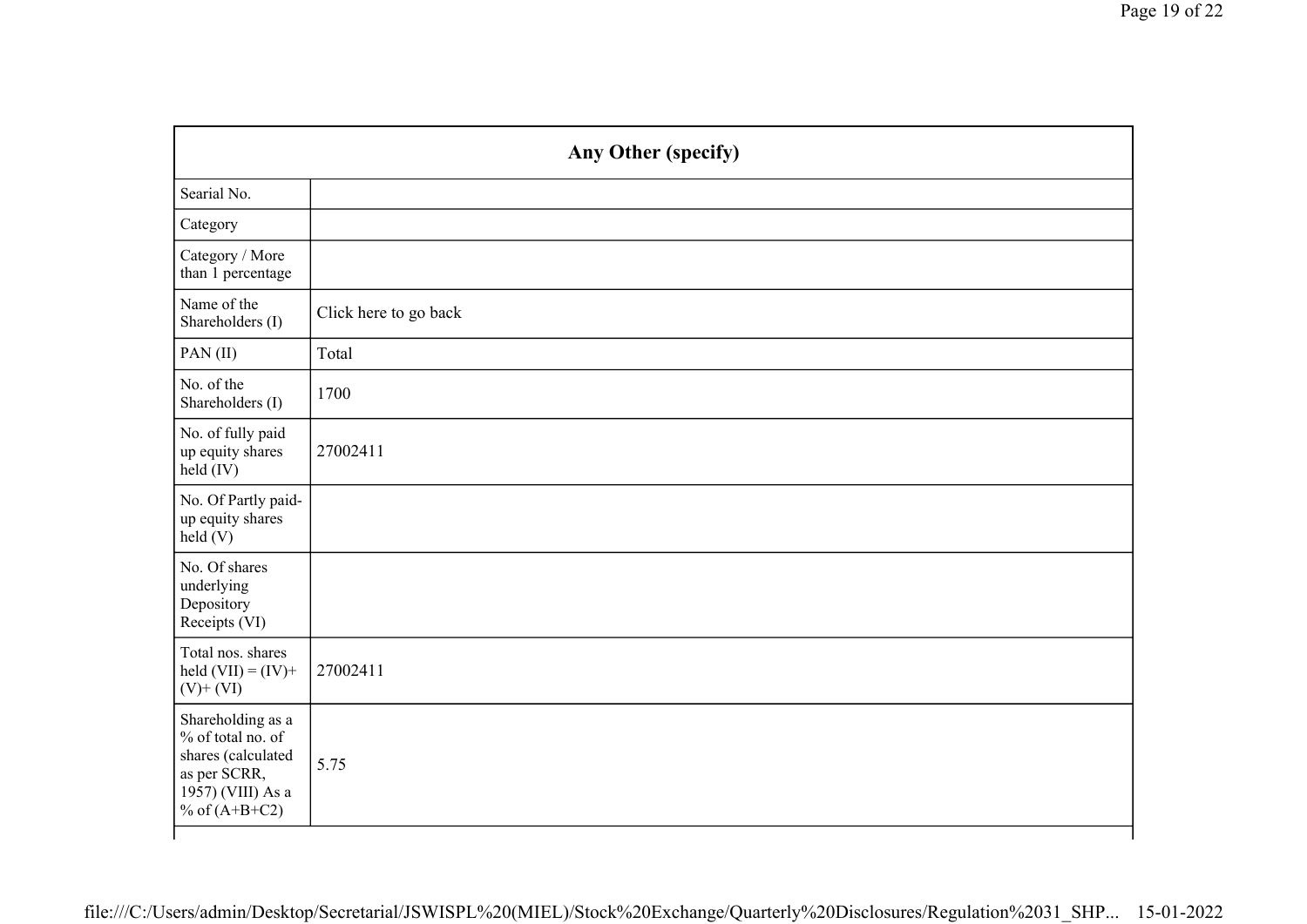|                                                                                                                                                                                          | Number of Voting Rights held in each class of securities (IX) |
|------------------------------------------------------------------------------------------------------------------------------------------------------------------------------------------|---------------------------------------------------------------|
| Class eg: X                                                                                                                                                                              | 27002411                                                      |
| Class eg:y                                                                                                                                                                               |                                                               |
| Total                                                                                                                                                                                    | 27002411                                                      |
| Total as a % of<br><b>Total Voting rights</b>                                                                                                                                            | 5.75                                                          |
| No. Of Shares<br>Underlying<br>Outstanding<br>convertible<br>securities $(X)$                                                                                                            |                                                               |
| No. of Shares<br>Underlying<br>Outstanding<br>Warrants (Xi)                                                                                                                              |                                                               |
| No. Of Shares<br>Underlying<br>Outstanding<br>convertible<br>securities and No.<br>Of Warrants (Xi)<br>(a)                                                                               |                                                               |
| Shareholding, as a<br>% assuming full<br>conversion of<br>convertible<br>securities (as a<br>percentage of<br>diluted share<br>capital) $(XI) = (VII)$<br>$+(X)$ As a % of<br>$(A+B+C2)$ | 2.71                                                          |
| Number of Locked in shares (XII)                                                                                                                                                         |                                                               |
| No. $(a)$                                                                                                                                                                                |                                                               |

Number of Voting Rights held in each class of securities (IX)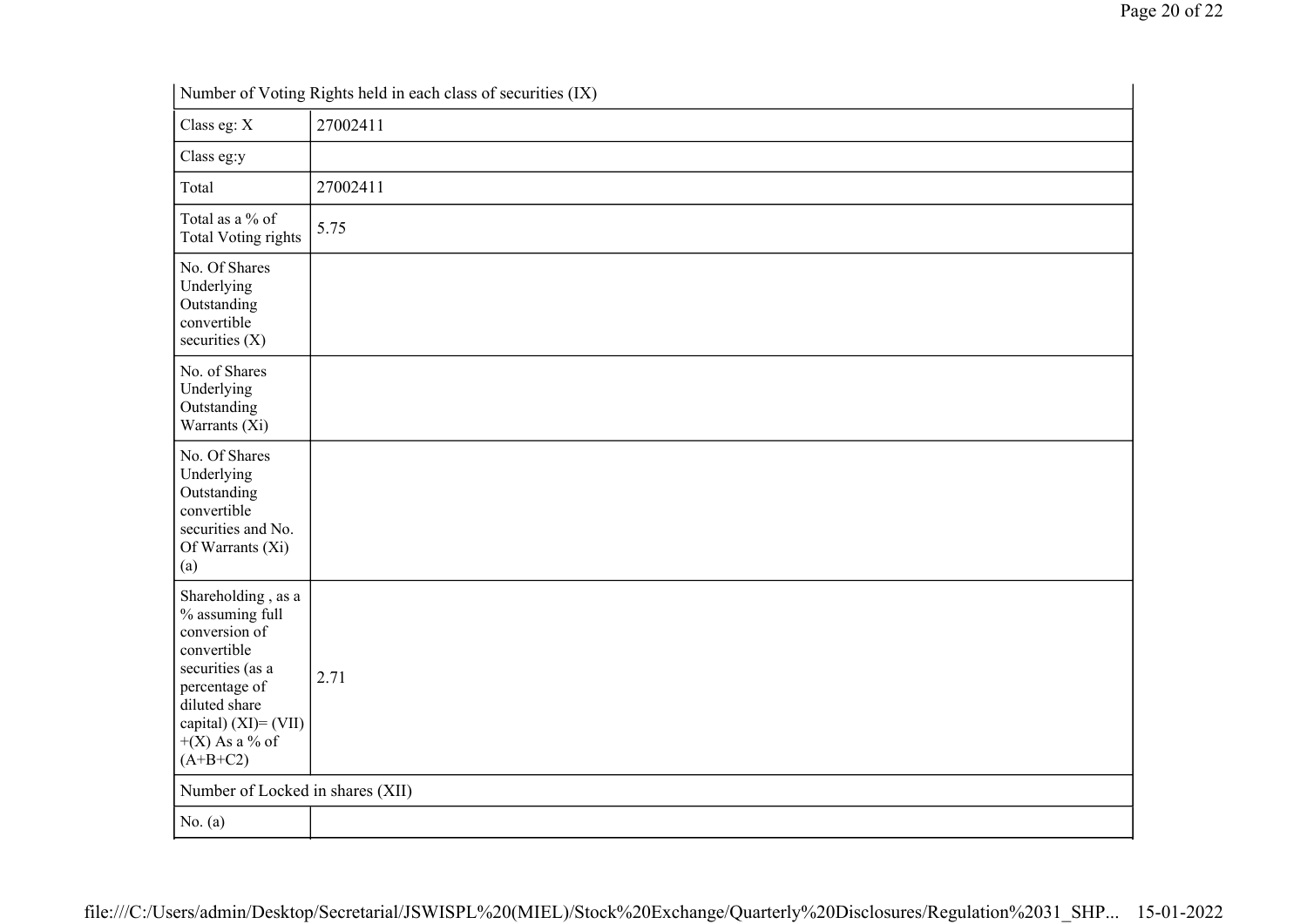| As a % of total<br>Shares held (b)                                   |          |
|----------------------------------------------------------------------|----------|
| Number of equity<br>shares held in<br>dematerialized<br>form $(XIV)$ | 26996163 |
| Reason for not providing PAN                                         |          |
| Reason for not<br>providing PAN                                      |          |